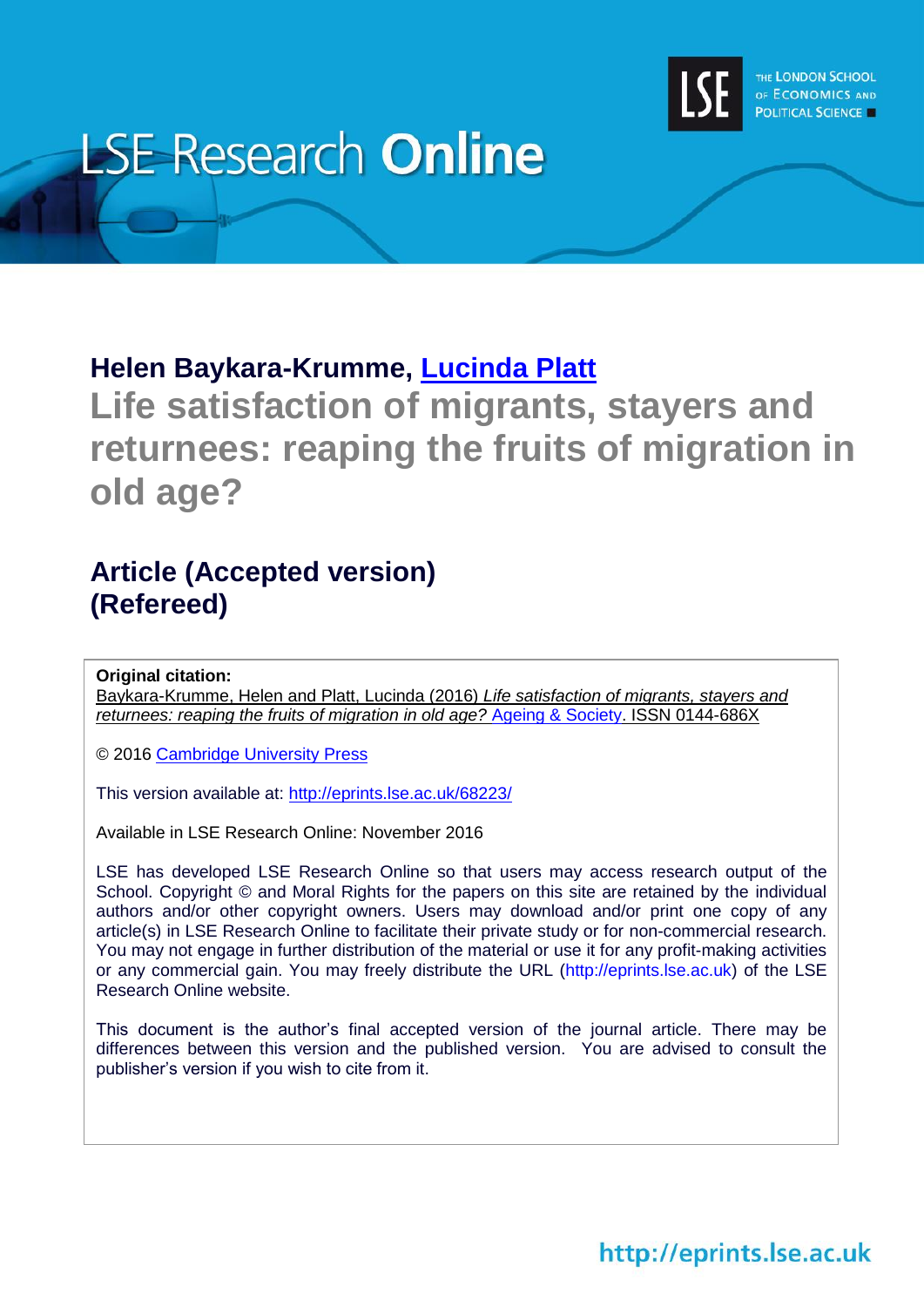### Life satisfaction of migrants, stayers and returnees: Reaping the fruits of migration in old age?

#### HELEN BAYKARA-KRUMME\*, LUCINDA PLATT†

\*Chemnitz University of Technology, Germany †London School of Economics and Political Science, United Kingdom

#### *ABSTRACT*

This paper evaluates the effects of migration on life satisfaction in later life. We compare the life satisfaction of older migrants with that of non-migrants and return migrants, of a similar age and originating from the same regions in Turkey. Turks constitute one of the largest migrant groups in Europe, and the growing population of older Turkish migrants display greater risks of loneliness and material disadvantage compared to native-born populations in Europe. However, compared to their non-migrant peers from the country of origin, older migrants may experience gains from migration that are reflected in their life satisfaction. Using the 2000 Families study, a large survey of Turkish migrants from the peak labour migration period and their non-migrant comparators, we investigate whether life satisfaction of migrants and stayers differs and the possible causes of any differences. We find that both migrants and return migrants experience higher life satisfaction in old age than stayers. However, the gap cannot be explained by the classical determinants of life satisfaction such as income, health, partner and friends, or religiosity, nor by the better outcomes of the migrants' children. We discuss possible reasons for this migration satisfaction advantage.

**KEY WORDS -** life satisfaction, migration, elderly migrants, return migrants, Turkey

**Running head:** Life satisfaction of migrants, stayers and returnees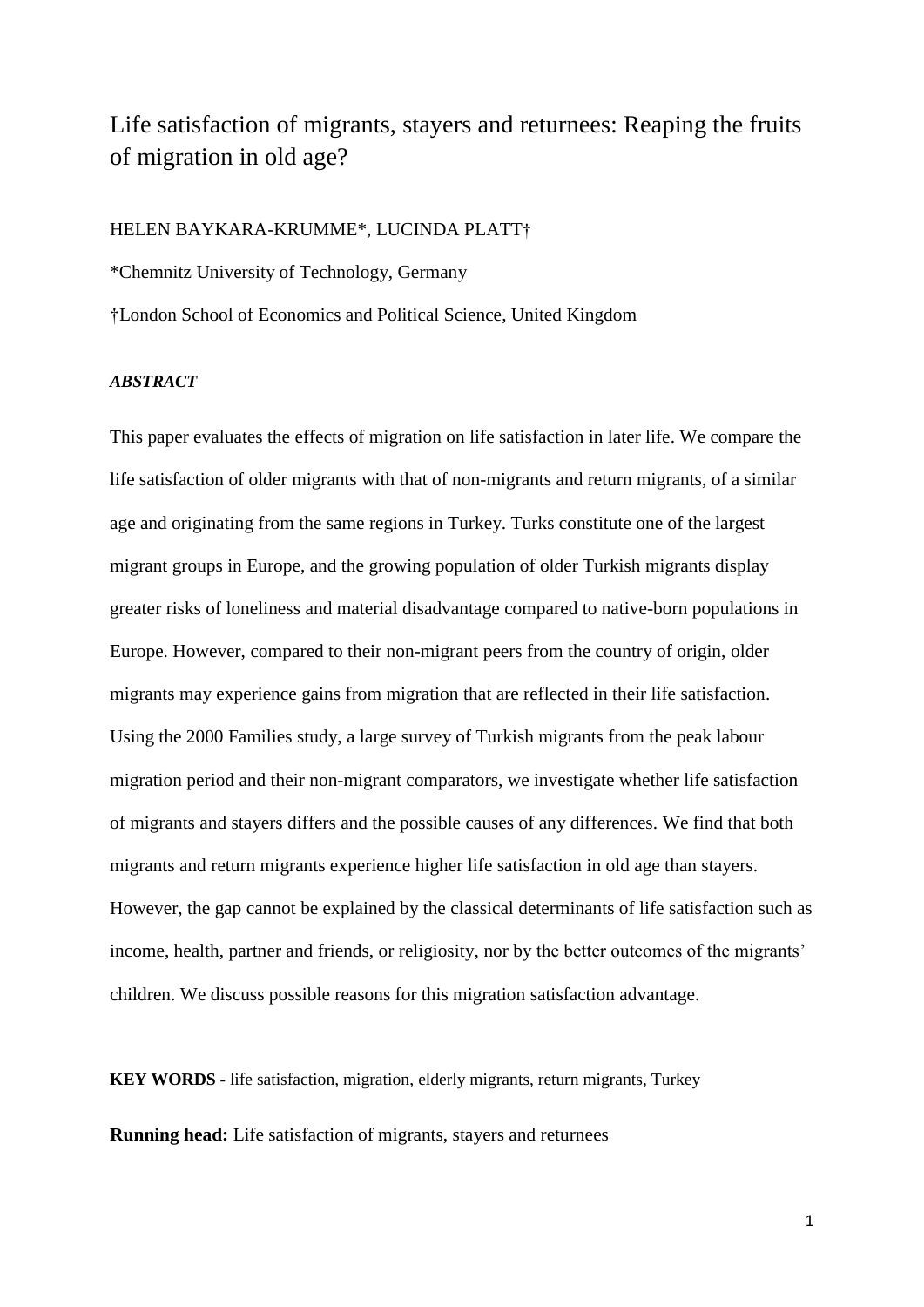#### **Introduction**

Migrants typically move with the intention of improving their own and their families' lives. But we still know remarkably little about how older migrants evaluate their lives and the success or otherwise of their migration project (Warnes et al. 2004; Fernández-Ballesteros 2011; Victor, Burholt and Martin 2012). In this paper, we set out to provide some insight into the long-term consequences of migration, by comparing the life satisfaction of labour migrants who have grown old in the country to which they immigrated when they were young to that of their peers from the same contexts of origin who never left or who returned. The period of retirement, when individuals have given up the employment for which they originally emigrated, is a relevant moment to consider how they evaluate their lives, including their migration experience alongside their current material, health and social conditions, and how this is reflected in life satisfaction.

As those who formed part of the peak migration flows of the 1960s and early 1970s age, the number of older migrants in European countries is growing. Commensurate with their numerical significance and the specific conditions under which they have lived, worked and retired, there is growing scientific interest in their circumstances (Warnes et al. 2004; Bolzman, Fibbi and Vial 2004; Attias-Donfut, Tessier and Wolff 2005; Baykara-Krumme, Motel-Klingebiel and Schimany 2012). Particular attention has been paid to migrants from Turkey, who form a large and growing group of non-native born over the age of 65 in various European countries. A number of studies have shown that these older Turkish origin populations experience more health problems, greater financial hardship and poorer housing when compared with their native peers in the countries of settlement (e.g. Lewinter, Gezgin and Kesmez 1994; Van der Wurff et al. 2004; Hubert, Althammer and Korucu-Rieger 2009; Tucci and Yildiz 2012; Liversage and Jakobsen 2016). This disadvantage is also reflected in subjective dimensions of well-being. Older Turks in Germany, for instance, feel lonelier and more depressed than their older native-born peers (Baykara-Krumme 2012; Fokkema and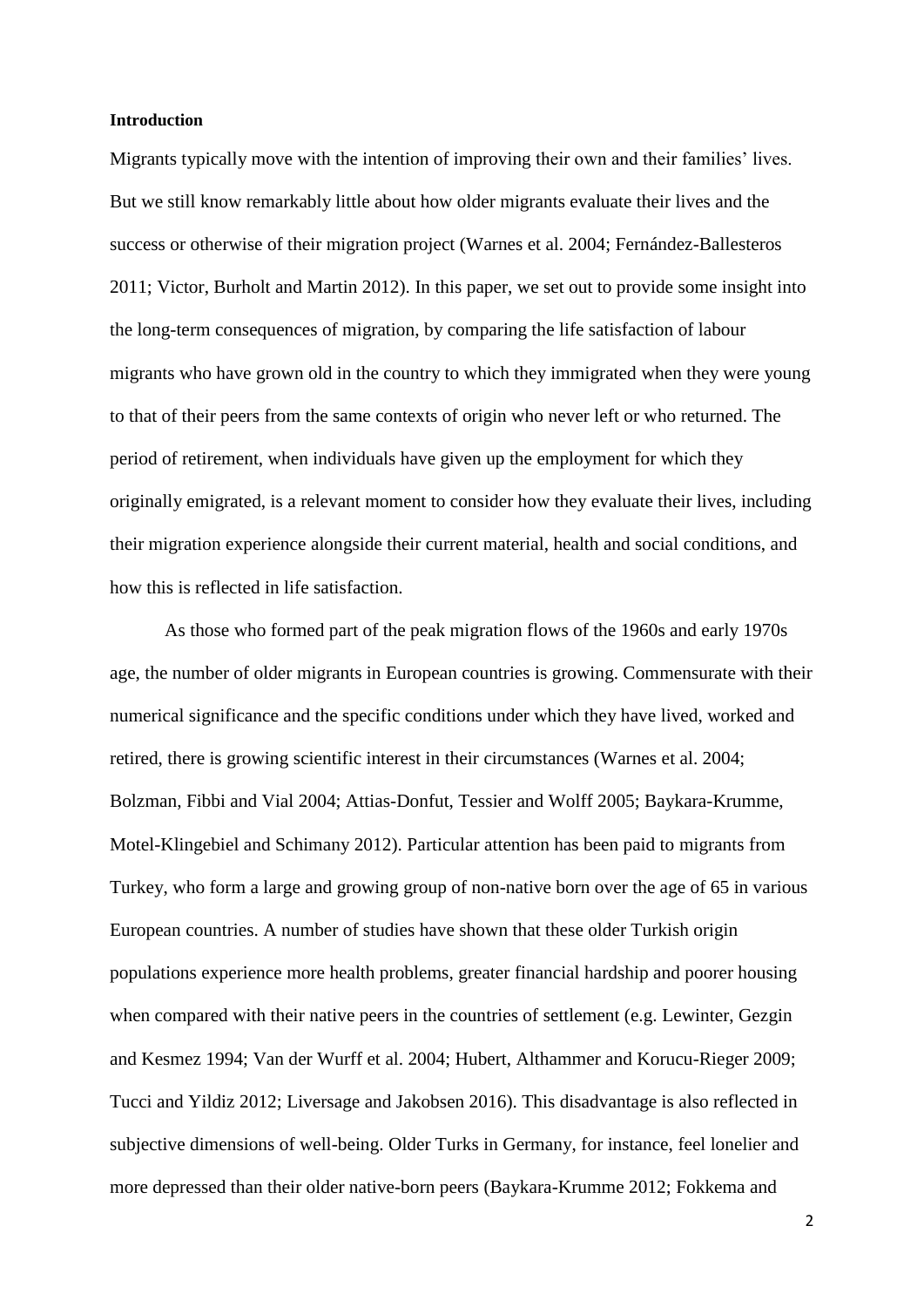Naderi 2013; Sahyazici and Huxhold 2012). These findings for older Turks in Germany are in line with a number of recent studies on life satisfaction of migrants of all ages and across different origin countries, which show that they are less satisfied than the native-born in the host country (Verkuyten 2008; Safi 2010; Bartram 2011; Nesterko et al. 2013, de Vroome and Hooghe 2014; Hendriks 2015; Knies et al. 2016).

Various authors have stressed, however, that the classical comparison with natives provides little information on the consequences of migration itself for life satisfaction, since we do not know how satisfied they started out (Bayram et al. 2007; Beirens and Fontaine 2011; Bartram 2013a,b; Voicu and Vasile 2014). Rates of life satisfaction in the countries of origin are typically substantially lower on average than those in European countries. Nonmigrants (or 'stayers') in the country of origin therefore provide a potentially more fruitful comparison group for addressing the question of whether migration and post-migration experience in the destination country brings lower levels of life satisfaction or, rather, reflects life satisfaction patterns and norms in the country of origin.

Cross-sectional comparisons between migrants and stayers are, of course, vulnerable to selection bias. Pre-migration levels of life satisfaction may systematically vary between migrants and stayers; the migration decision itself may be determined by the degree of life satisfaction, either negatively (e.g. Graham and Markowitz 2011), or positively. A further potential source of selection bias in the study of older people is differential mortality between migrants and stayers. If migrants and stayers differ both in their probability of survival into older ages and in the extent to which survival is associated with underlying levels of life satisfaction, then this may also bias the estimation of the impact of migration on life satisfaction. Conclusions about the consequences of migration for individuals require panel data capturing international migrants before and after migration (Bartram 2013b; Voicu and Vasile 2014; Hendriks 2015). However, such transnational longitudinal data are rare. Even if they were implemented, newly emerging European longitudinal data sources on migrants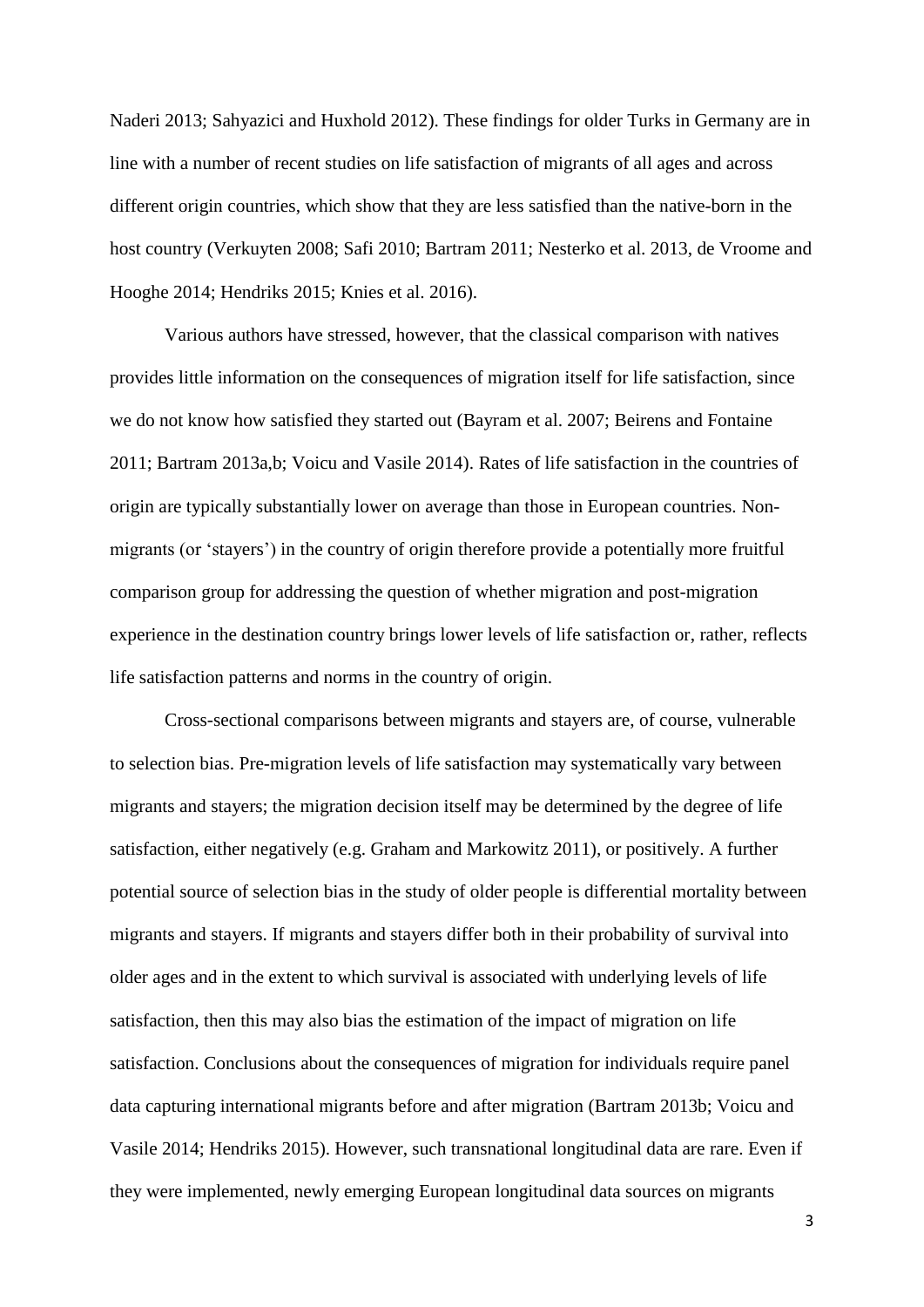cannot help with assessing the long-term impact of migration on older migrants who have had 40 to 50 years of exposure to the country of destination. Therefore, the best approximation to estimate the counterfactual of non-migration – and hence the impact of migration on life satisfaction, is to use careful comparisons with equivalent comparators in the country of origin, and to control as far as possible for observable factors that might be associated with selection and correlate with life satisfaction, such as educational level, health status and region of origin.

Existing migrant-stayer comparisons have produced mixed findings, but some indicate that certain groups of migrants (including Turks) experience greater life satisfaction than nonmigrants in the countries of origin (e.g. Bayram 2007; Bartram 2013a; see also the review in Hendriks 2015). Studies focusing on older migrants specifically are rare (Akbiyik et al. 2008; Kofahl et al. 2012; Victor, Burholt and Martin 2012). Moreover, in these studies, the comparison group of stayers is often not sufficiently well-specified to be an adequate comparator. It is to this nascent strand of research operationalising migrant-stayer comparisons that our paper contributes. It exploits the 2000 Families Study which provides an ideal data set for our purposes: the study randomly sampled households in five high emigration regions in Turkey with the explicit aim of providing data for migrant and stayer comparisons (Guveli et al. 2016). The data cover labour migrants who were brought up in the five regions before they left for Europe between 1961 and 1974, as well as their same-aged peers from the same neighbourhoods who stayed in Turkey. Since many labour migrants eventually returned to Turkey, we are able to include a third group of returnees. While necessarily a heterogeneous group, with different timing of (and probably motivations for) return, returnees are of interest in expanding our understanding of migrant life satisfaction, and can, for instance, shed light on the lasting consequences for life satisfaction of different durations in the destination countries.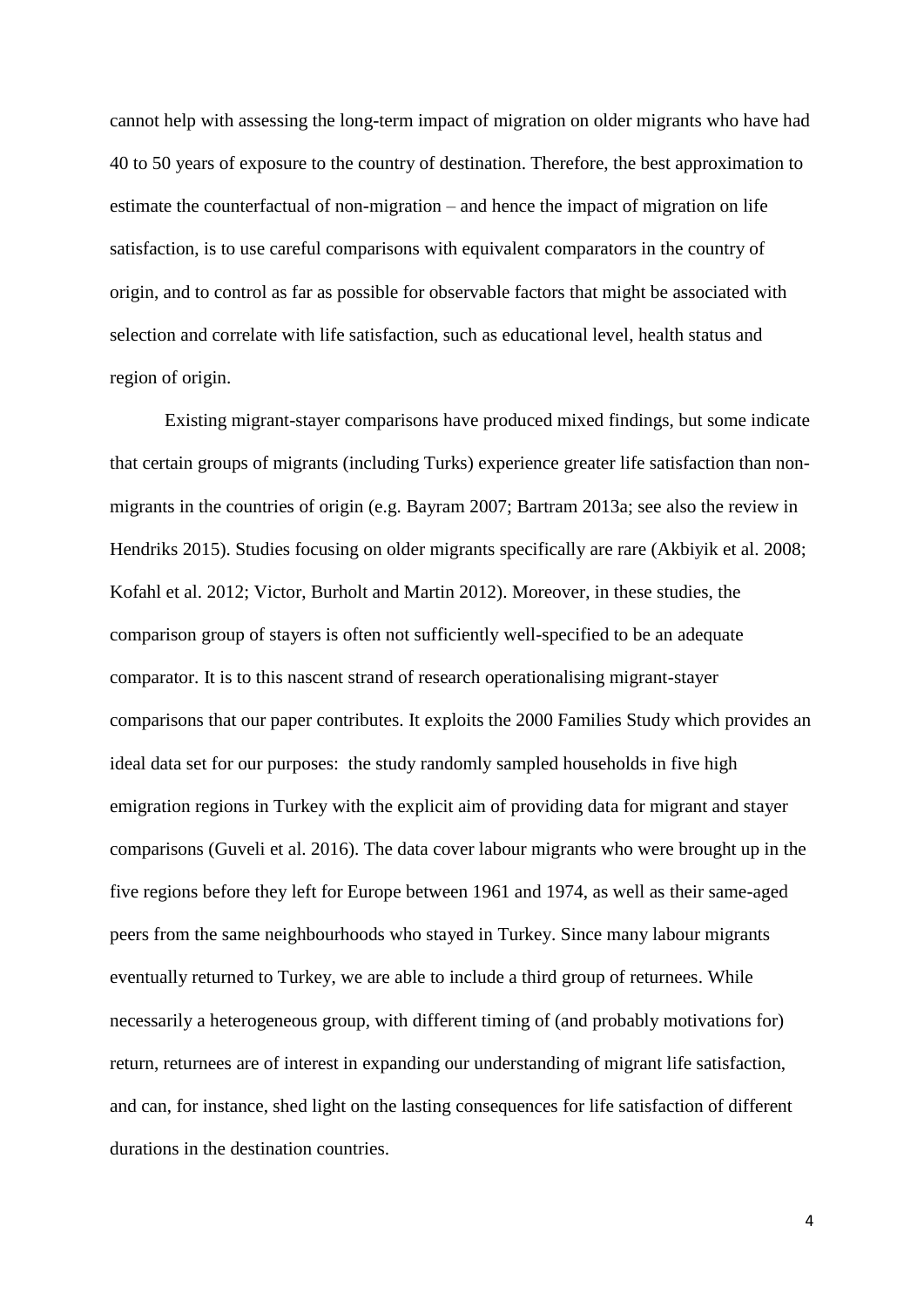In this paper, we address the question of whether migrants - when compared to stayers - end up with higher life satisfaction and, in that sense, reap the fruits of migration in old age. Additionally, we aim to understand how such a gain in life satisfaction might be explained, trying to open up the "black box" of migration's impact on subjective well-being. In the next section we develop our main hypotheses with regard to older Turkish migrants' life satisfaction, drawing on the relevant theoretical and empirical literature. We then present the data and our main findings before concluding with a discussion of the results and their implications.

#### **Theoretical background**

Different measures are used to evaluate subjective well-being in contemporary research. It is now common to distinguish a feeling of pleasure or momentary mood ("hedonic"), a more evaluative measure of satisfaction, and feelings of purpose ("eudaemonia", Dolan and Metcalfe 2012). But the general aim is typically to assess "the degree to which an individual judges the overall quality of his/her own life as a whole favourably" (Veenhoven 2012b: 66). In this analysis we therefore focus on the evaluative domain of life satisfaction and its determinants, building on a theoretical framework suggested by Veenhoven (2012b).

Veenhoven proposes a model in which subjective evaluation of life is determined by both life chances and life course events. Life chances have two main components: societal resources (also termed 'liveability'), and personal resources, which include both social and economic resources and psychological capacities. Life events (such as traffic accidents or occupational success) are partly due to chance, but themselves chiefly stem from differences in (early) life chances – for example levels of social organisation, availability of economic or social capitals or individual capacities. Expressions of life satisfaction can, for Veenhoven, be seen as the culmination of the interaction between life course events and these society and personal dimensions of life chances.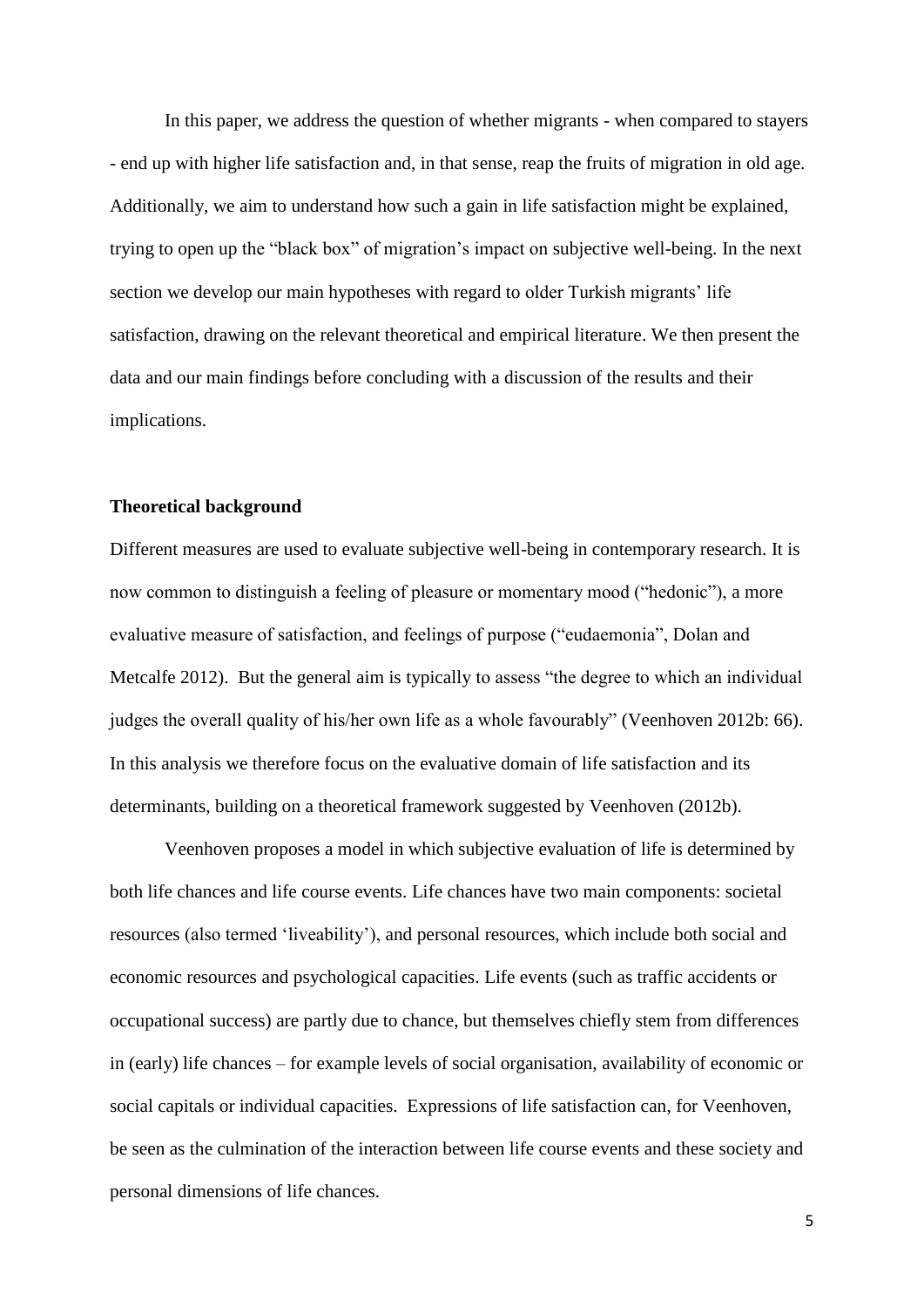In this paper, we develop this framework for the specific case of older migrants' life satisfaction. We treat migration as a critical life course event that both shapes and interacts with societal and personal resources to influence life satisfaction. That is, we expect migrants both to have access to different societal resources, such as healthcare, following migration, *and* that the influence of their personal resources (such as health) on their life satisfaction is shaped by their post-migration context. Furthermore, we extend Veenhoven's focus on individual-level resources by addressing the potential influence of family (i.e. children's) outcomes on older people's life satisfaction. Again, we might expect such family outcomes to differ in their impact according to migration status. This framework provides us with a series of expectations about patterns and drivers of life satisfaction among older migrants compared to non-migrants, which we elaborate in the rest of this section.

#### *The determinants of life satisfaction*

*Societal resources ('liveability'):* The role of societal resources, or what Veenhoven terms 'liveability', as a determinant of life satisfaction, derives from empirical research that demonstrates that individuals in more modern, affluent and liberal countries feel happier than those in less affluent countries (Veenhoven 2012a, 2012b). There is, for example, lower average life satisfaction in Turkey than in European countries (Selim 2008: 536; Bartram 2013; OECD 2014: 137), even though since around 2000 the gap in life satisfaction between Turkey and Europe has been closing (World Value Survey). These national differences can be linked to the poorer living conditions that still prevail in Turkey compared to North-western European countries (OECD 2014). As a consequence migrants living in Europe might be expected to profit from the greater liveability of their environment, and correspondingly display greater life satisfaction. We therefore *hypothesise that Turkish migrants in Europe display higher life satisfaction than stayers in Turkey.* If this is a societal effect, we should observe it even when we account for differences in personal resources, to which we turn next.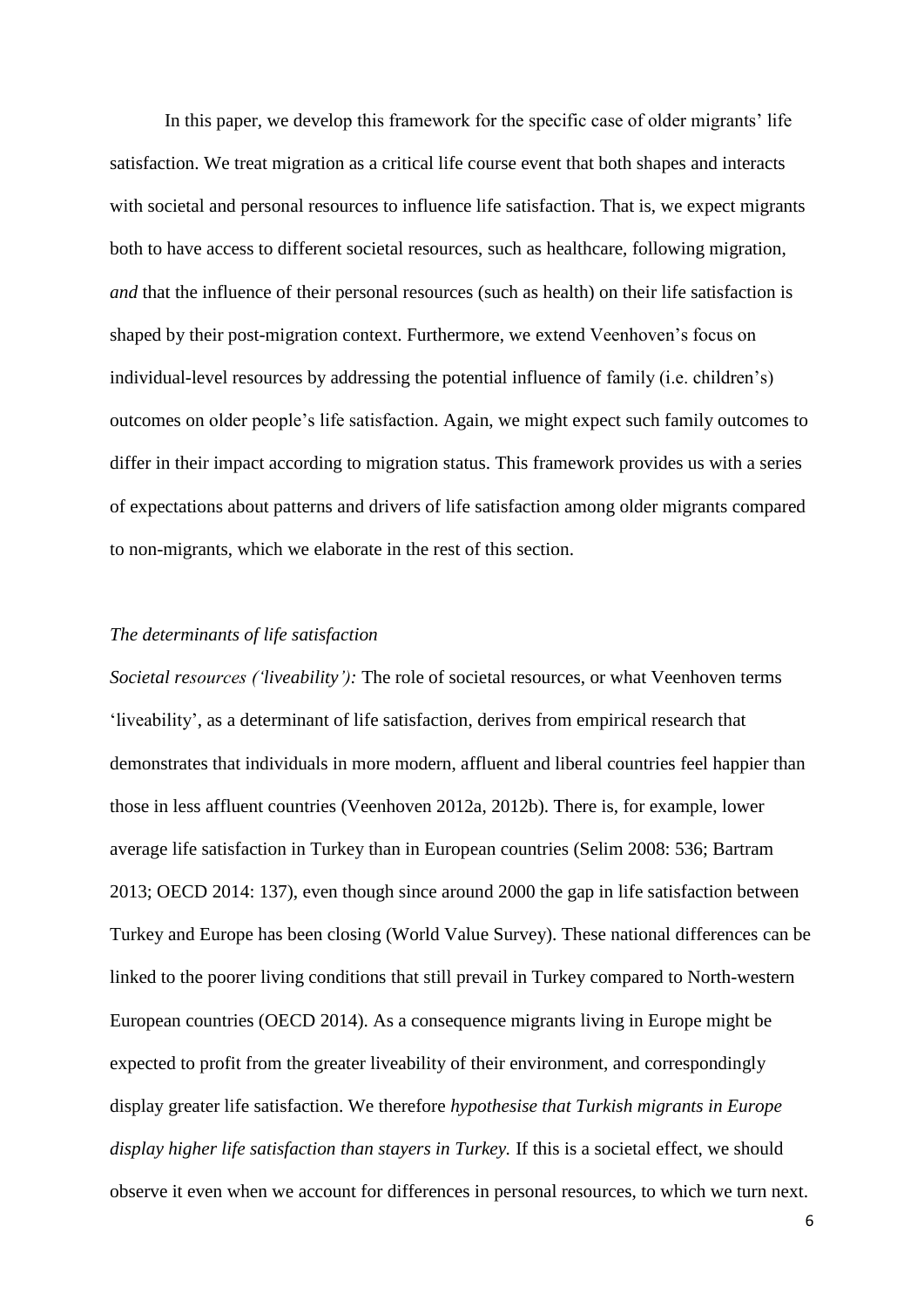*Personal social resources*: As well as bringing higher levels of societal resources, migration might also enhance migrants' personal resources in old age, with consequences for life satisfaction (Gabriel and Bowling 2004; Walker 2010; Knies et al. 2016). Specific personal resources associated with (higher) life satisfaction include material resources or income (Easterlin et al. 2010), and social capital and social support, which directly affect well-being and can act as a buffer in the face of deprivation (Pinquart and Sörensen 2000; Powdthavee 2008). Health and physical mobility are also strongly correlated with life satisfaction (Gabriel and Bowling 2004; Walker 2010). Veenhoven (2012b) additionally emphasises the role of psychological capacity in improving life satisfaction and aiding adjustment to life course events. While standard surveys have few measures of psychological fortitude, one measure of psychological resources may be found in religiosity. Religiosity is associated with greater life satisfaction in a number of studies (Lim and Putnam 2010; Park, Roh and Yeo 2012). Spirituality can provide psychological-emotional support in dealing with difficult life situations, increasing adaptation competencies and emotional stability. Prayer is an individual religious practice, which can be used to represent such spirituality, and which we would, therefore, expect to be associated with higher life satisfaction.

To the extent that the distributions of these personal resources differ between migrants and stayers, they will result in different levels of life satisfaction. In addition, there may be different impacts of these resources depending on migration status. The interaction (or in Veenhoven's terms, 'confrontation') between life events, such as migration, and an individual's social resources and psychological capacities may be consequential for subsequent life satisfaction. We therefore go on to hypothesise how these resources (income, health, social resources, and religiosity) might differ between migrants and non-migrants; and how the interaction with migration might mean they are associated to a different degree with life satisfaction across migrants and stayers.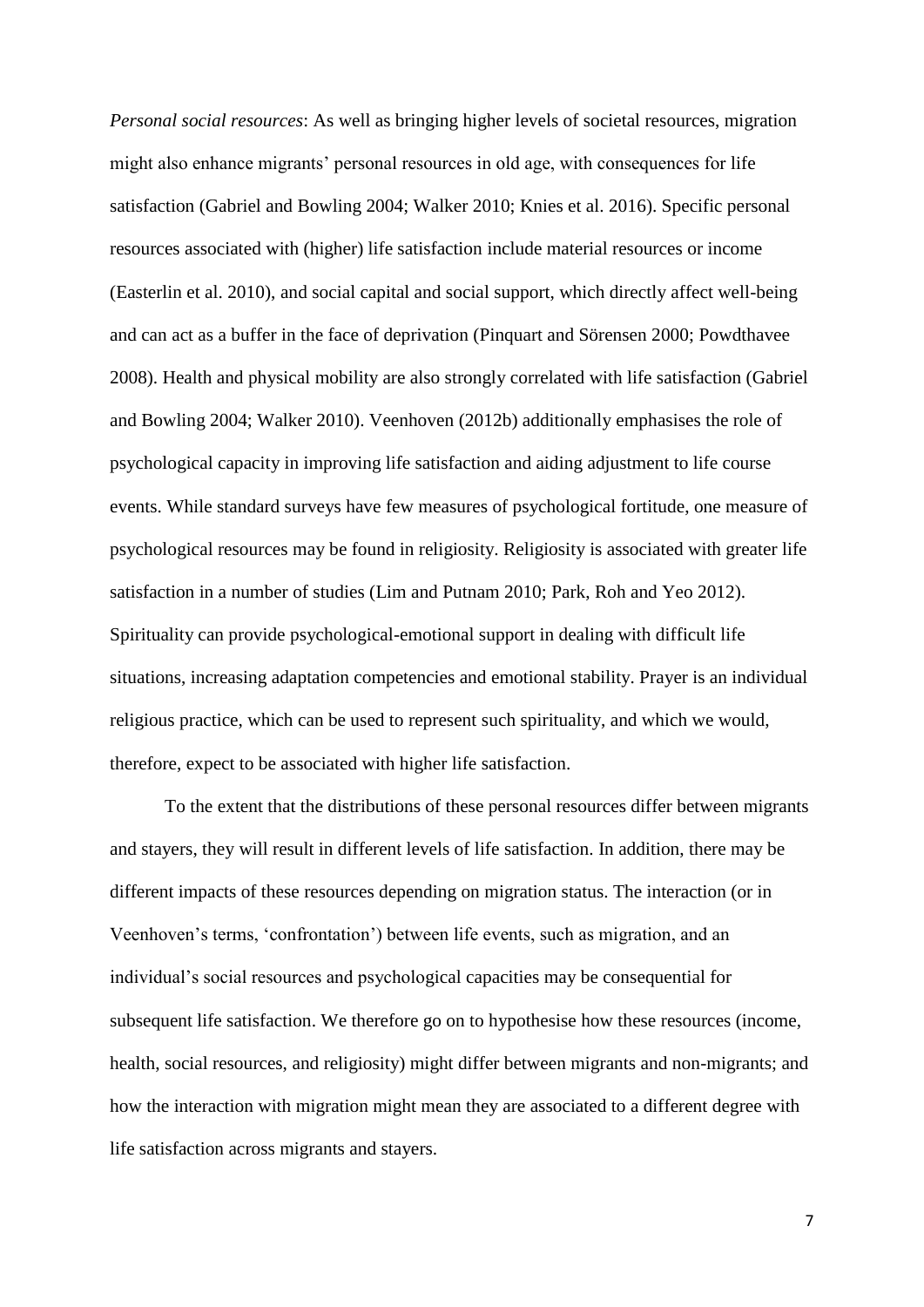*Hypotheses of the effects of personal resources on life satisfaction of migrants and stayers* Migrants' retirement *incomes* may be on average much lower than those of European natives (Moriarty and Butt 2004; Warnes 2010; Tucci and Yildiz 2012; Liversage and Jakobsen 2016), but they are likely to be higher than those of their peers in the rural regions of origin who stayed in Turkey. The purchasing power of European pensions is higher than average Turkish pensions, implying greater economic resources and consequently higher life satisfaction among migrants. At the same time, the positive impact of greater income may be less clear-cut for migrants than stayers. Higher living costs in Europe should increase the relevance of higher income, but different relative deprivation perceptions in Europe may decrease it (Clark et al. 2008). In addition, changing reference points from the origin to the destination context would imply increasing comparisons with the (wealthier) natives in the host country. This "upward comparison" may result in lower life satisfaction, even if objective living conditions have actually improved following migration (Bartram 2011). Conversely, a "downward comparison" with peers in the less wealthy home context may lead to a higher life satisfaction. Income effects on life satisfaction then become critically shaped by reference group. We expect a higher income of migrants to mediate *migrant-stayer differences in life satisfaction, and an interaction between income and migrant status, such that the income association will be less distinct for migrants than for stayers*.

Former labour migrants report lower *health* satisfaction than natives in Europe (Fokkema and Naderi 2013), but they may again in fact be healthier than stayers. Official labour migration to Europe was restricted to healthy labourers (Akgündüz 2008); and migrants are typically positively selected on health (Razum et al. 1998). Working conditions were harsh in Europe, but elderly migrants have benefited from better health care in Europe. Thus, we expect *better health to explain higher life satisfaction of migrants*. In addition, health may interact with migrant status such that, among migrants, poor health may have less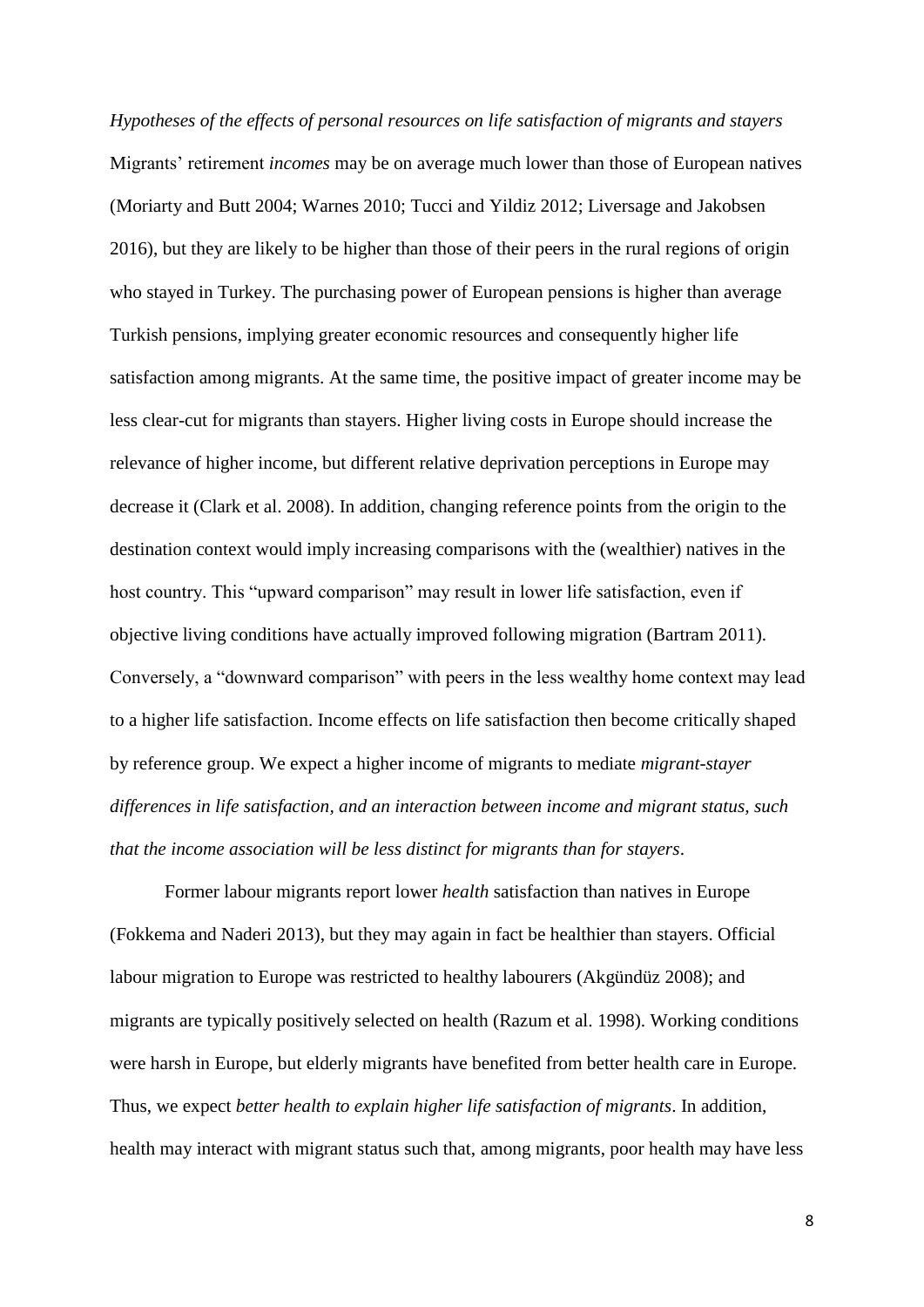adverse effects on life satisfaction due to better health care. Thus, we expect *a stronger health gradient for stayers*.

Concerning *social resources*, we expect few differences in marital status between Turkish migrants and stayers; but we do anticipate smaller friendship networks due to migration, as it acts as a break point in established networks (Nauck and Kohlmann 1998; Ryan et al. 2008). We therefore expect that stayers will have more friends and migrants will be more at risk of social isolation (Baykara-Krumme 2012; de Vroome and Hooghe 2014). Rather than mediating a migrant life satisfaction advantage, taking account of differences in social networks is expected to *amplify the gap*. In a minority situation, networks may be especially important as a resource, and lack of friends more debilitating. We therefore expect *that the gradient of social resources on life satisfaction will be steeper for migrants than stayers*.

For *religiosity* we assume that due to steady, albeit slow, processes of secularisation, migrants in the diaspora will be less religious than stayers (Guveli 2014). This would *lower the migrant advantage in life satisfaction*. However, religiosity can be expected to have more protective emotional functions in a foreign context, resulting in a *stronger positive impact of religiosity on life satisfaction among migrants* (e.g. Amit 2010).

As noted, a contribution of our study is to go beyond these individual-level resources and address the fact that the personal resources may include *family outcomes*, such as children's success. High educational attainment and high income of sons and daughters as well as children's successful family formation should positively affect the life satisfaction of parents in later life. In the family-oriented culture of Turkey, in which marriage is almost universal, organized with intense family involvement and occurring early in life, the children's marriage results in status gains for parents (Kavas and Thornton 2013; Baykara-Krumme 2015). Moreover, a major incentive to migration is often to ensure educational and economic success for the migrant's children: migration is regarded as a social mobility project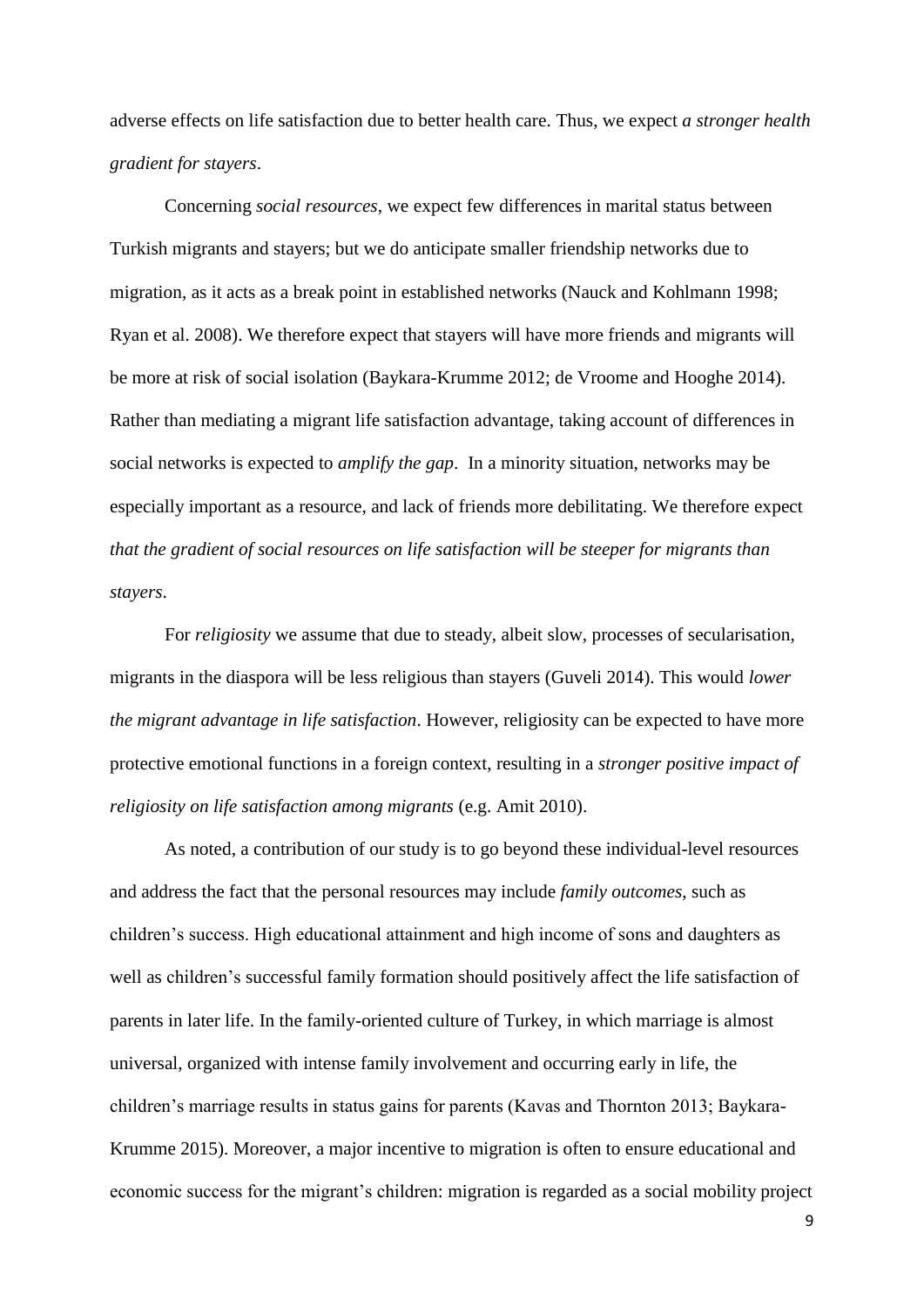for the family (cf. Kao and Tienda 1998; Phalet et al. 2004), and research suggests that the children of Turkish labour migrants do achieve educational gains relative to stayers (Luthra 2014). Thus, family outcomes are expected to *contribute towards older people's life satisfaction and help to account for any life satisfaction gap.* For these very reasons, family outcomes may be particularly important for migrants who, in the highly individualised culture of Europe, have a specific investment in them (Nauck 2001). Accordingly, we would also expect a *stronger gradient among migrants*.

#### *Alternative accounts: acculturation and selection*

Overall, these hypotheses would indicate that personal resources should explain a substantial share of any raw differences in life satisfaction between migrants and stayers, and that any remaining gap could be attributed to societal resources – or 'liveability' of destination countries. However, we can consider two alternative reasons for observed (net) differences in life satisfaction between older migrants and stayers: acculturation and selection.

According to acculturation theory, migrants assimilate to the (higher) levels of life satisfaction in the destination contexts by adapting "normative guidelines" for expressing feelings of well-being (Angelini et al. 2015). There is some limited evidence supporting this theory, which shows that life satisfaction increases with length of stay (Nesterko et al. 2013; Voicu and Vasile 2014; Angelini et al. 2015) or over immigrant generations (Bayram et al. 2007; Veenhoven 2012a). However, the evidence is not consistent (Safi 2010). We can attempt to test whether our findings are consistent with the acculturation thesis in two ways. Firstly, from acculturation arguments, we would expect processes of adaptation and acculturation to imply variation in satisfaction levels of migrant according to the average satisfaction levels of each European destination country. Second, we expect acculturation to vary with the time spent in Europe. We can capture this temporal influence by looking at return migrants who spent very different periods in Europe. The return migrants stem from the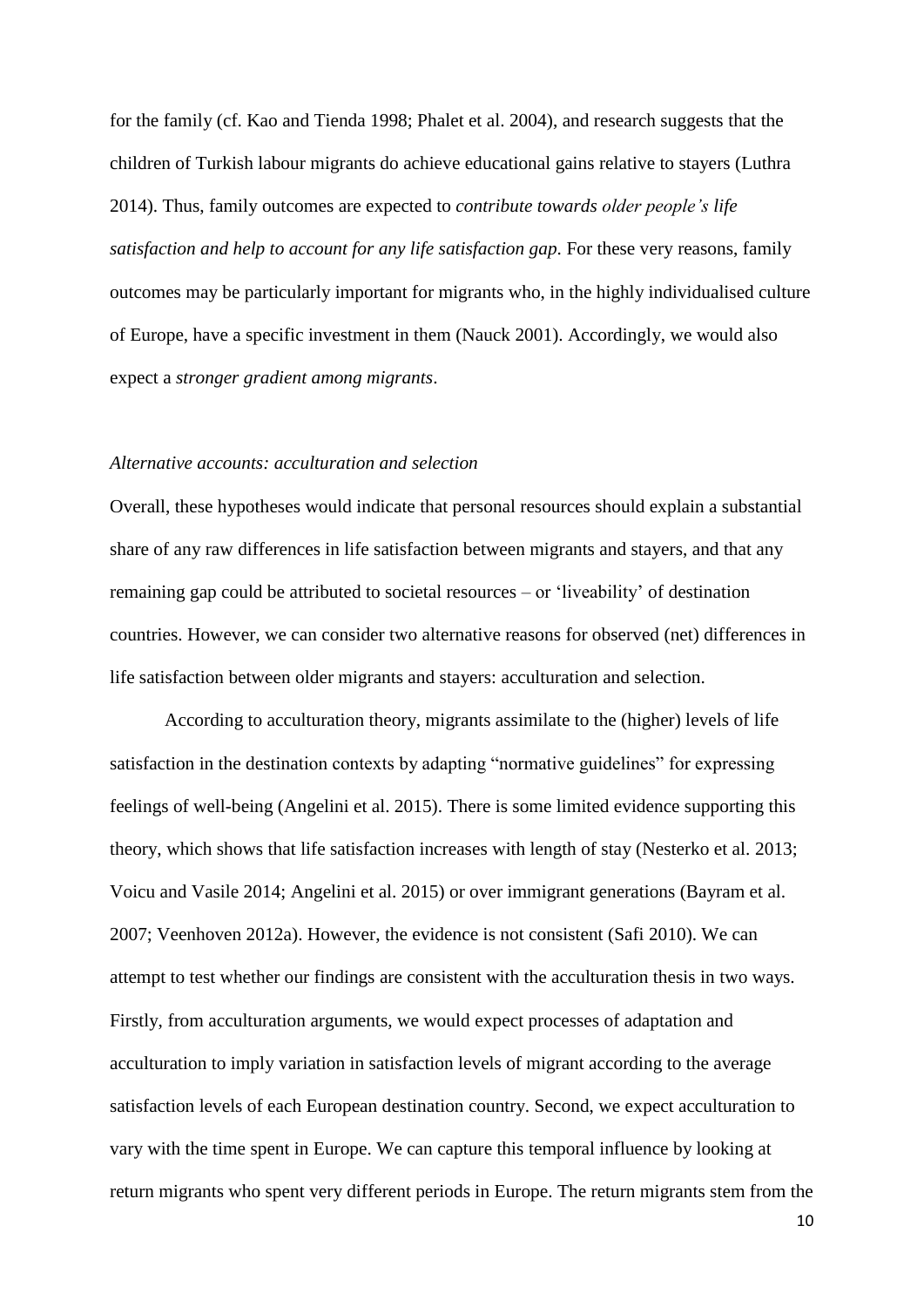same cohorts as the migrants. They left their home region with the other migrants, but returned at some point. Similarity in (net) life satisfaction between migrants and returnees, and an impact of the length of exposure to the migration context prior to return would imply a lasting migrant acculturation effect.

Turning to selectivity, unexplained migration "gains" in life satisfaction could derive from unobserved differences between migrants and stayers, including differences in capacities and personality traits linked to life satisfaction. If migrants are more likely to rank highly on internal control, extraversion and conscientiousness – which are all positively related with life satisfaction (Veenhoven 2012b) – observed higher life satisfaction may in fact be a lifelong characteristic and reflect selection rather than societal context. We cannot resolve this selection issue since we do not know satisfaction levels before (potential) migration to Europe. At best, we can control for observable factors (specifically education) which are likely to be linked to positive selection (Voicu and Vasile 2014). We can, however, note that personality traits are not immutable, and, unlike other studies that include migrants (and returnees), our sample has experienced many decades between the original migration decision and the current evaluation of life satisfaction, increasing the potential for adaptation to the destination context.

Comparisons with return migrants can shed further light on the issue of selectivity. Dissimilarity between stayers and migrants, and similarity in life satisfaction between migrants and returnees (and no impact of the length of exposure to the migration context prior to return) should indeed indicate that migrants are positively selected on personality traits. By contrast, if returnees are more similar to stayers, this would support the notion of situational responses to societal resources. Even here, however, the results may stem from migrant selectivity accompanied by remigration selectivity. Returnees are themselves a heterogeneous group in terms of motivations and subsequent evaluations of life (Razum, Sahin-Hodogluil and Polit 2005; Bartram 2013b). According to a study from the 1980s, about half of the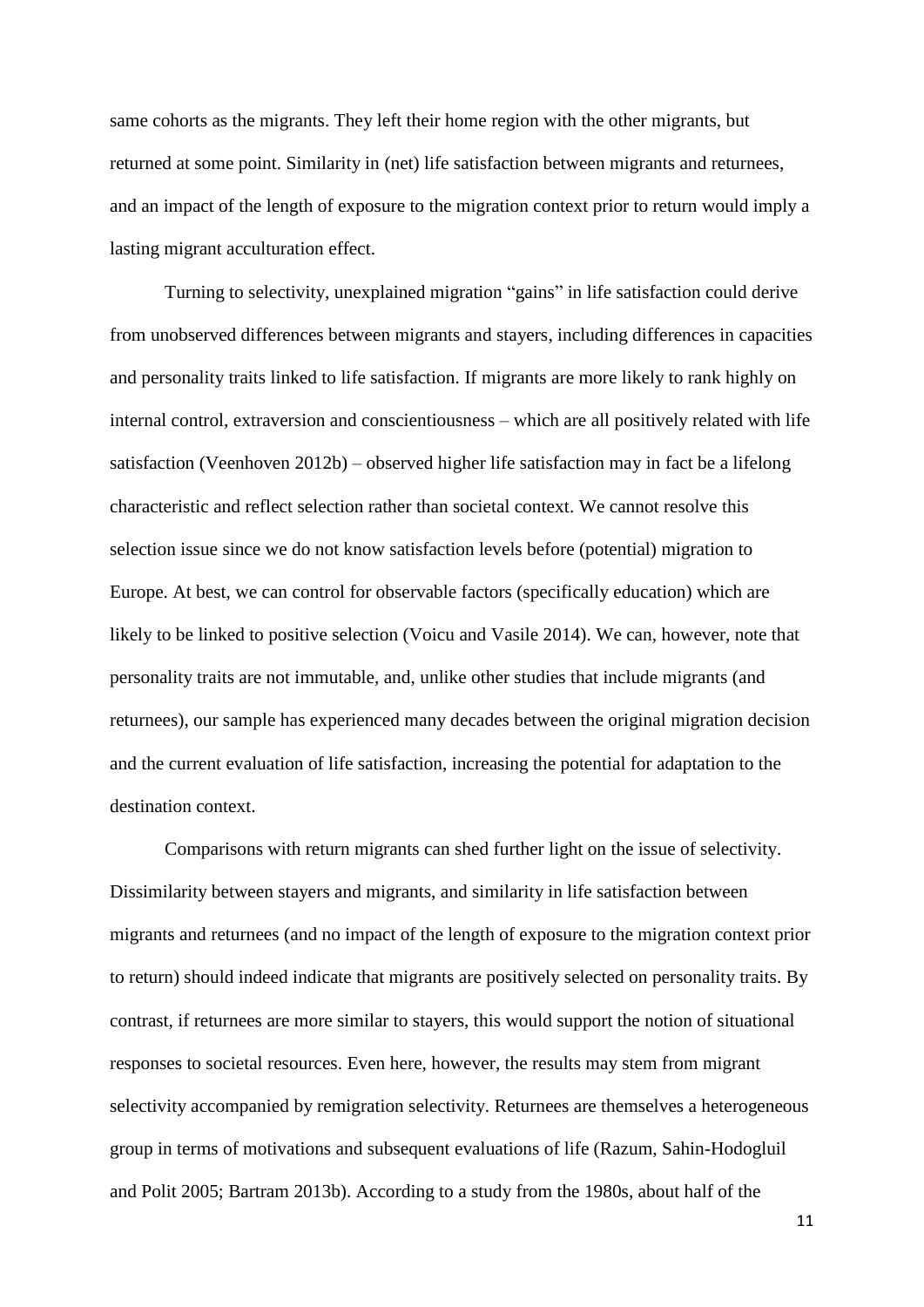former labour migrants who returned within a return scheme from Germany to Turkey regretted their decision. Among the returnees, those who had stayed in Germany for a longer time were more satisfied on their eventual return (Dustmann, Bentolila and Faini 1996). Selective remigration of the less successful and less healthy migrants may account for greater frustration and lower life satisfaction among returnees. However, temporary migration to a wealthier country in which skills can be gained and savings accumulated may also increase social position and thereby life satisfaction after return (Dustmann and Mestres 2010). We lack pre-migration and pre-return information on living conditions and life satisfaction and thus cannot completely rule out (re)migration selectivity.

#### **Data and method**

#### *Data*

We use the 2000 Families study which includes migrants, stayers and returnees from the same regions of origin in Turkey ("2000 Families: Migration Histories of Turks in Europe", Guveli et al. 2016). Data were collected in 2010-2011 in five regions spread across Turkey: Acıpayam (Denizli), Akçaabat (Trabzon), Emirdağ (Afyon), Kulu (Konya) and Şarkışla (Sivas). The study gathered the details of a representative sample of men born between 1921 and 1946 in these regions, who migrated as labour migrants to Western Europe between 1961 and 1974 and stayed for a minimum of five years ("migrants"), or who could have migrated but did not (control group of "stayers"). Basic information about these men (the "ancestors"), whether they were alive or dead, and all their descendants was collected for up to four family generations. This was supplemented with more detailed information on all adult members of the families provided in a proxy interview, and with individual interviews (carried out face to face or by telephone) with the ancestors (if still alive) and up to two of their children and four of their (adult) grandchildren. We draw on the individual interview data for the ancestors,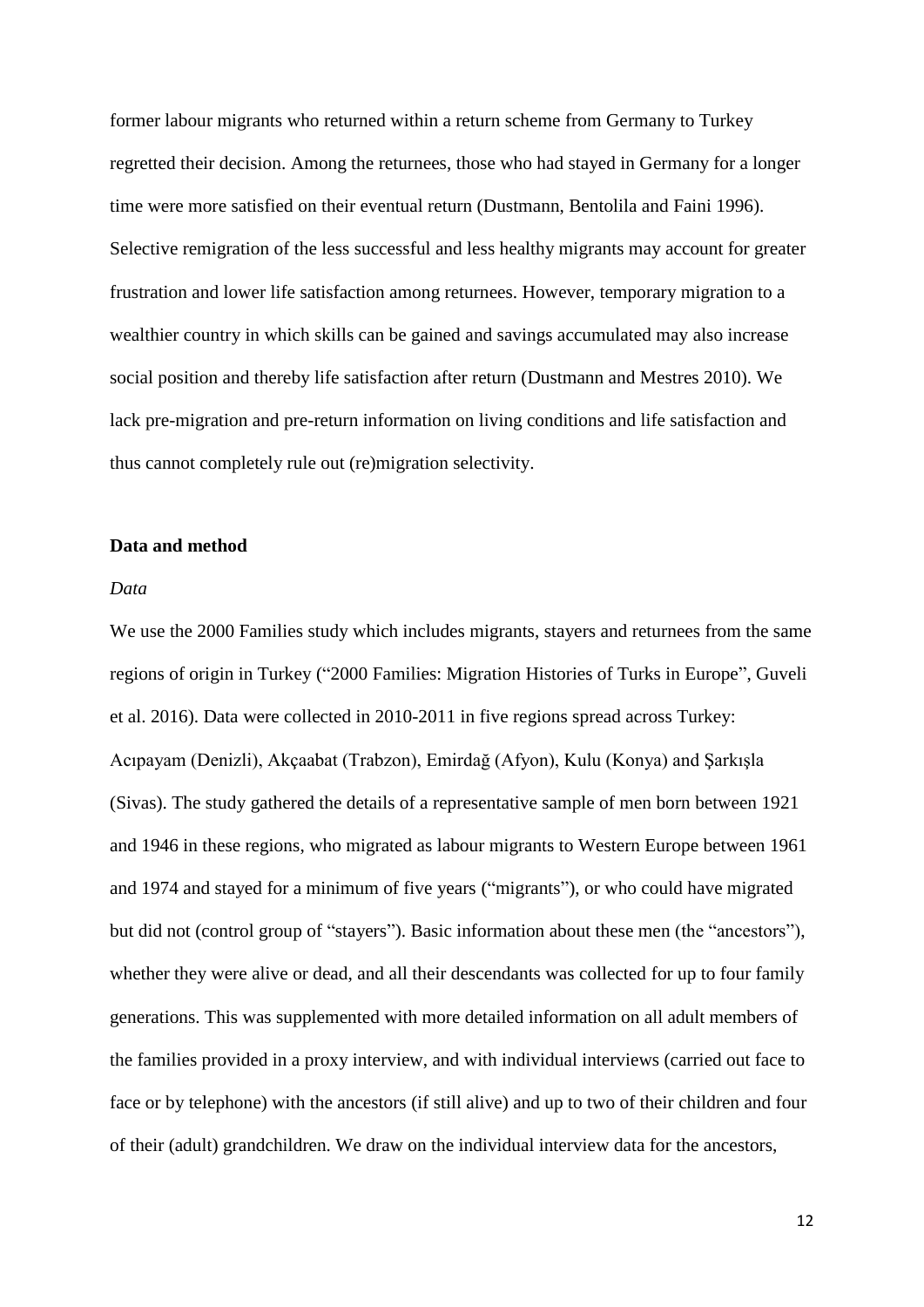supplemented by the proxy data and individual interviews with their children and grandchildren to provide information on family outcomes.

The five regions were chosen because they were known to be regions with high emigration (Akgündüz 2008), and also captured the ethnic-religious diversity of Turkey and its non-metropolitan emigrant populations. In each region, a clustered probability sample was drawn, using address registers of the Turkish Statistical Institute to identify primary sampling units, proportional to the estimated population size of the local community. Randomization was achieved through random walk, and the non-migrant families were identified on a quota basis (one for every four migrant families screened in). In total, the data collection yielded information on 1,992 men and their families. Of these, 1,580 were migrants and 412 were non-migrants. The migrants predominantly emigrated to Germany (about 57 percent), France and Belgium (10 percent, respectively), the Netherlands and Austria (7 percent, respectively), and Sweden, Denmark and Switzerland. Many migrants returned having left their families behind in Turkey when they migrated, and still live in Turkey today. While the data are not representative of all Turkish migrants in Europe they reflect the experiences of migrants and their descendants who originate from typical emigration regions, and enable comparison with their non-migrant peers from the same neighbourhoods. Our sample comprises those 1,019 out of 1,053 living respondents who provided complete information on the dependent variable and most of the independent variables. While we did not impute data when numbers of missing values were negligible, we imputed data where the share of missing values was larger, in order to retain statistical power and ensure unbiased estimates (Acock 2005).

#### *Measures*

Our dependent variable is *life satisfaction*, measured by the question "All things considered, how satisfied are you with your life?", with answer categories on a five-point Likert scale, ranging from 1 "highly satisfied", through 2 "satisfied", 3 "neither satisfied nor dissatisfied",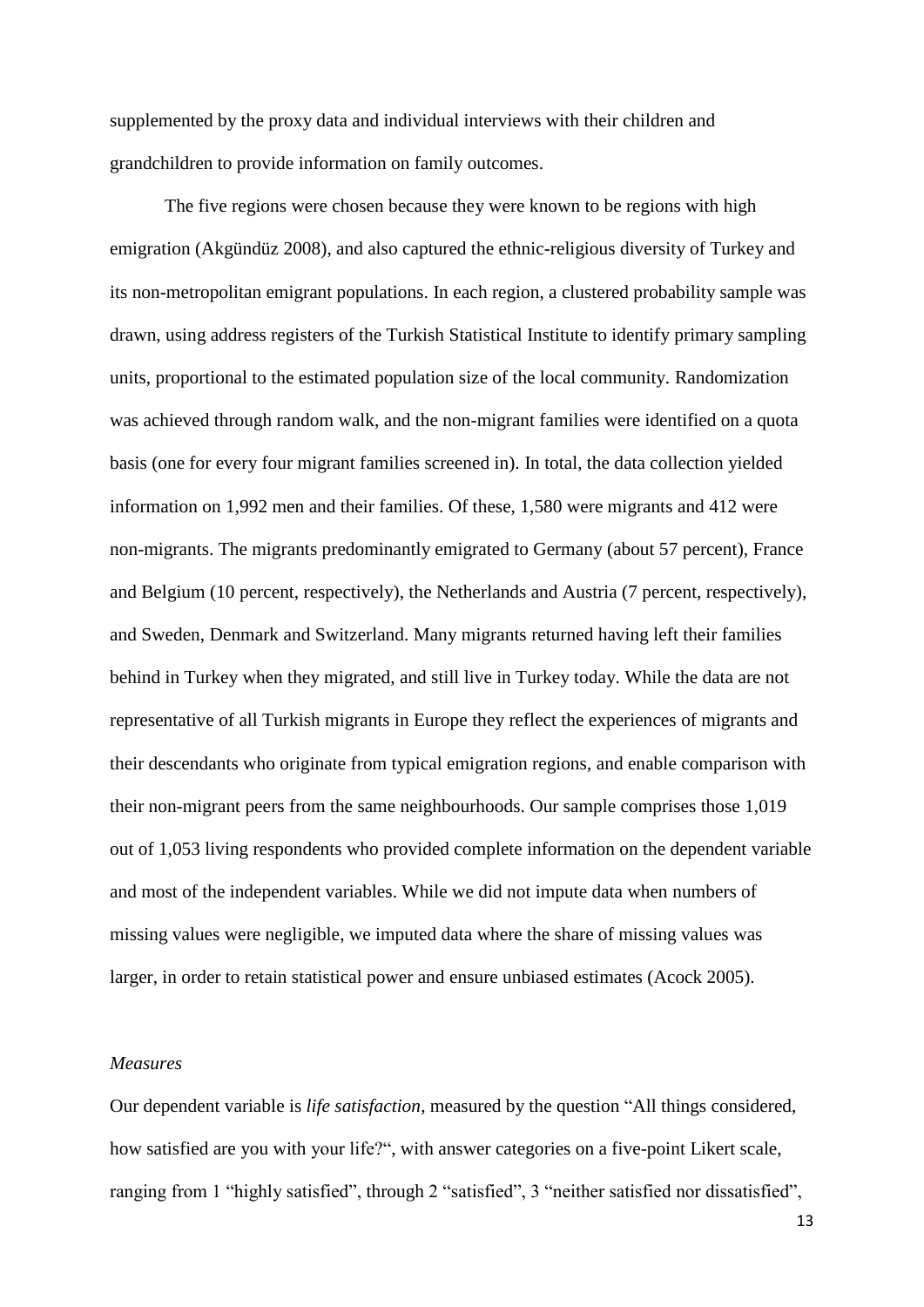4 "dissatisfied" to 5 "highly dissatisfied". We reverse coded the variable so that the highest value indicates highest satisfaction.

Our key independent variable is *migration status* of the respondent. We used questions of current country of residence and whether the respondent ever left his country of birth for more than a year. *Stayers* never emigrated and currently live in Turkey, *migrants* emigrated and currently live in Europe, and *return migrants* emigrated for a period, but currently live only in Turkey. If more than one country (e.g. Turkey and Germany) were mentioned as current places of residence, the respondents were considered to be migrants, thus including all those who are transnationally mobile in this category. Among the migrants, at the time of the survey 35 per cent lived (at least partly) in Germany, 21 per cent in Belgium, 14 per cent in the Netherlands, 16 per cent in France, 5 per cent each in Sweden and Denmark and the rest in other (European) countries.

Regarding the set of covariates, *household income* was asked in a series of bands and in the currency of the country of residence. These values were adjusted using purchasing power parities to be cross-nationally equivalent. Missing values (21 percent) were imputed and income dummies for the income bands were included in the models. To evaluate *health status*, we used the question: "Do you have any long-standing illness, disability or infirmity that has troubled you over a period of at least 12 months or that is likely to trouble you over a period of at least 12 months?". Answers were coded 1 (yes) and 0 (no). *Marital status* and *number of non-family friends* comprised our measures of social resources. Respondents who were married at the time of the interview (coded 1) were compared with divorced, never married and widowed respondents (0). Number of friends was constructed from the question: "Let us now talk a bit about the people who are important to you and who you feel close to. Please DO NOT include your parents, your partner or your children but you can include other relatives. How many people are you thinking of?" We categorized the answers into no friends ("0"), up to two close friends ("1"), between three to ten close friends ("2") and more than ten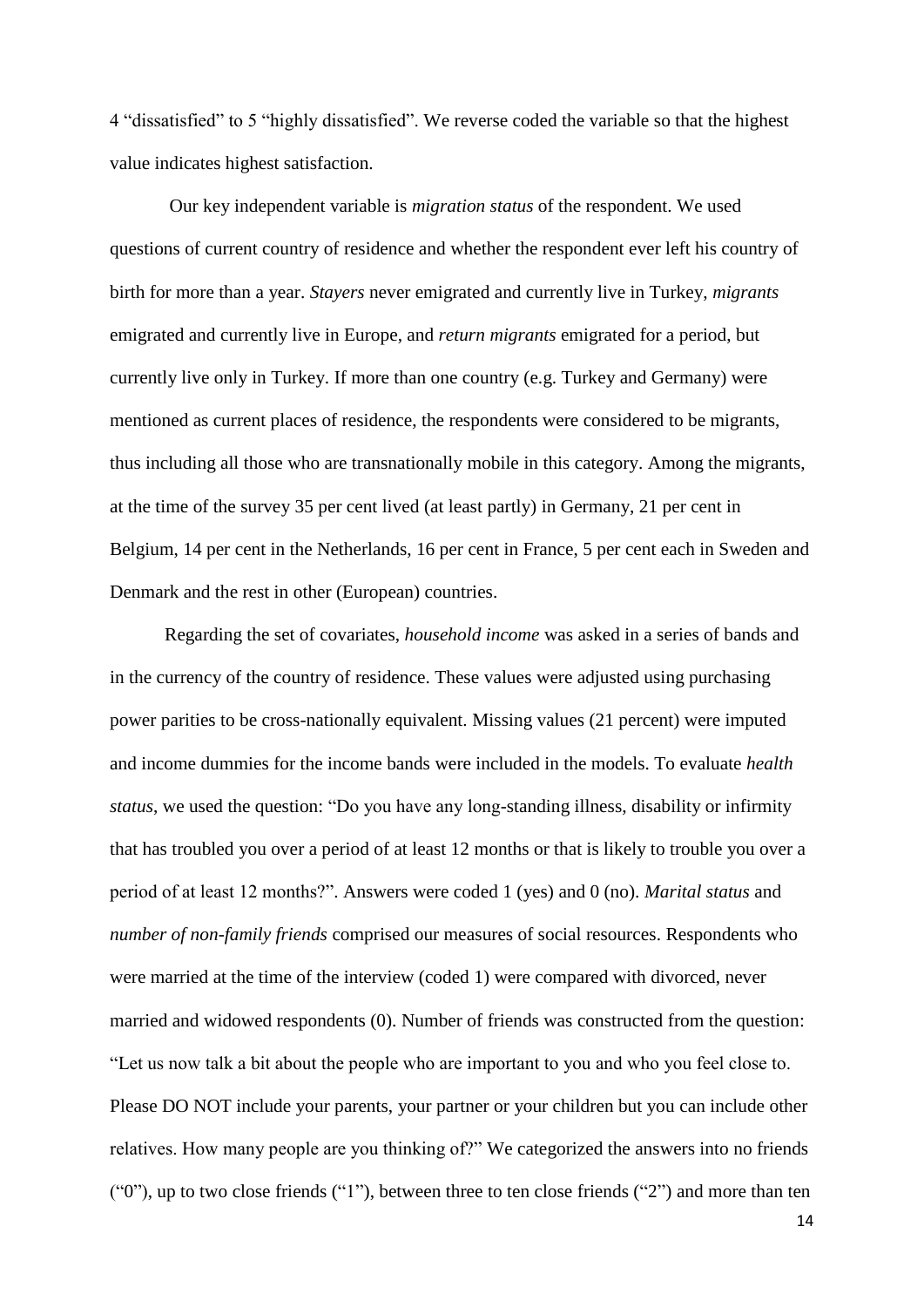close friends ("3"). As these questions were not asked in the pilot region (Şarkışla), values for these cases and for the small number of additional missing values (24 per cent overall) were imputed. *Religiosity* was measured as the frequency of praying with the response categories: 1 "five times a day", 2 "every day", 3 "once a week", 4 "at least once a month", 5 "only on special holy days", 6 "less often" and 7 "never". The scale was inverted and centred at 0, with a higher value indicating higher religiosity, and included as a continuous variable.

As we also wanted to capture children's outcomes, and hence the success or otherwise of the migration project, we used the proxy family data supplemented as necessary with the interviews of the main respondent's children to identify children's *educational status*, using the highest level of education among all the children. Education was measured on a metric scale of the highest obtained educational level, or if still in education, the one they were currently aiming to achieve, with categories ranging from 0 "primary dropout", through 1 "primary", 2 "lower secondary", 3 "higher secondary", 4 "tertiary" to 5 "higher tertiary". We imputed the values for six per cent of cases with missing information. We also identified, using information on children's age and marital status, whether any of the children was still never married at the age of 30 or above coded "1", and "0" otherwise. Missing cases (6 per cent) were imputed. *Children's income* was available from the individual interviews and we use the levels from the child with the highest *income*, and impute values for those 25 per cent of cases with missing data.

We additionally controlled in all the models for respondent's own educational level (metric scale, ranging from 0 "no school and illiterate", through 1 "no school but literate", 2 "primary school dropout", 3 "(extended) primary" to 4 "higher than primary"), age in bands (55-65, 66-70, 71-74, 75 plus), and, for those models including income, an adjustment for household size. All models control for region of origin and for interview mode (face to face vs telephone), since the literature suggests there can be differences in reporting of life satisfaction by mode of interview (e.g. Conti and Pudney 2008; Dolan and Kavetsos 2012). In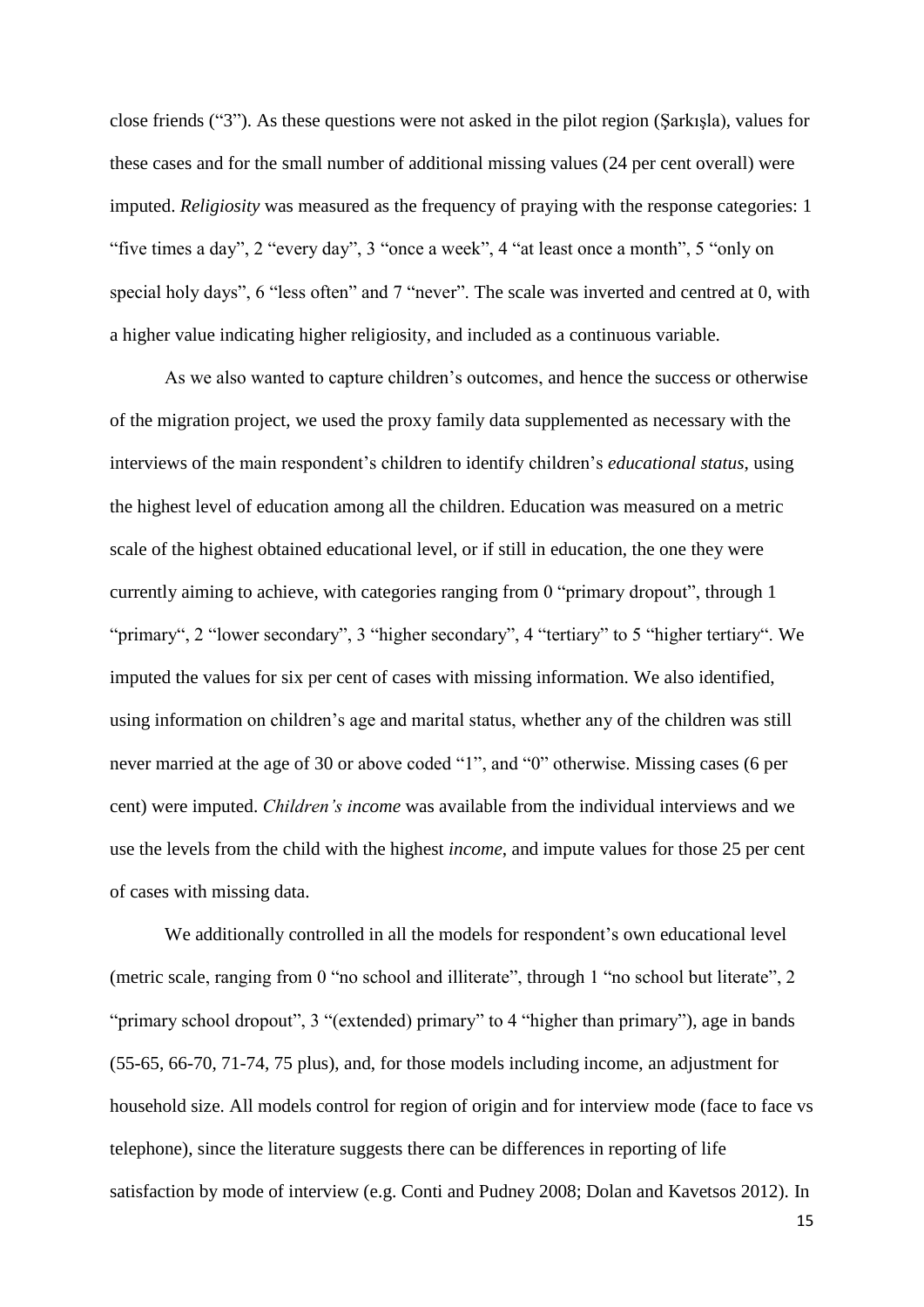separate analyses, we additionally drew on migrants' destination country life satisfaction level (based on data for 2012 of the Gallup World Poll, published in the "Better Life Index" by OECD 2013); and for returnees, we calculated their length of stay in Europe before return to Turkey in years. Missing values (10 per cent) were imputed.

#### *Methods*

We estimated linear regression (OLS) models with life satisfaction as our dependent variable and migration status as our key independent variable. We estimated a series of nested models, with, first, only migration status and controls (1). We then added personal resources, namely income, health status, marital status, friends and religiosity. While we had expected some of these resources (social networks and religiosity) to be greater among stayers than migrants, descriptive statistics, discussed below, showed that was not the case and we therefore included all the measures together (2). We also tested the interaction between all these measures and migration status and retained those interactions which were statistically significant at least at the 10 per cent level, indicating that there were differences in the effects of our main variables according to migrant status (3). Finally, we included family outcomes, again testing all the interactions between family outcomes and migration status (4). Our full model specification (4) can therefore be written for each respondent as follows:

$$
y = \alpha + \gamma_1 M 1 + \gamma_2 M 2 + \lambda' X + \rho'_1 X. M 1 + \rho'_2 X. M 2 + \beta' Z + \epsilon
$$

where y is life satisfaction,  $\gamma_1$  and  $\gamma_2$  are the coefficients of interest on the migration status dummies M1 (migrant) and M2 (returnee), X is the vector of explanatory variables (income, health status, social resources, religiosity, and family outcomes), which are interacted with M1 and M2, and Z is a vector of control variables, while ε is a random error term.

Given relatively high rates of missing values on certain of our explanatory variables, in particular on the two income variables (around 25 per cent), we estimated our models on multiply imputed data, imputing the data with chained equations using Stata 13.1's *mi impute*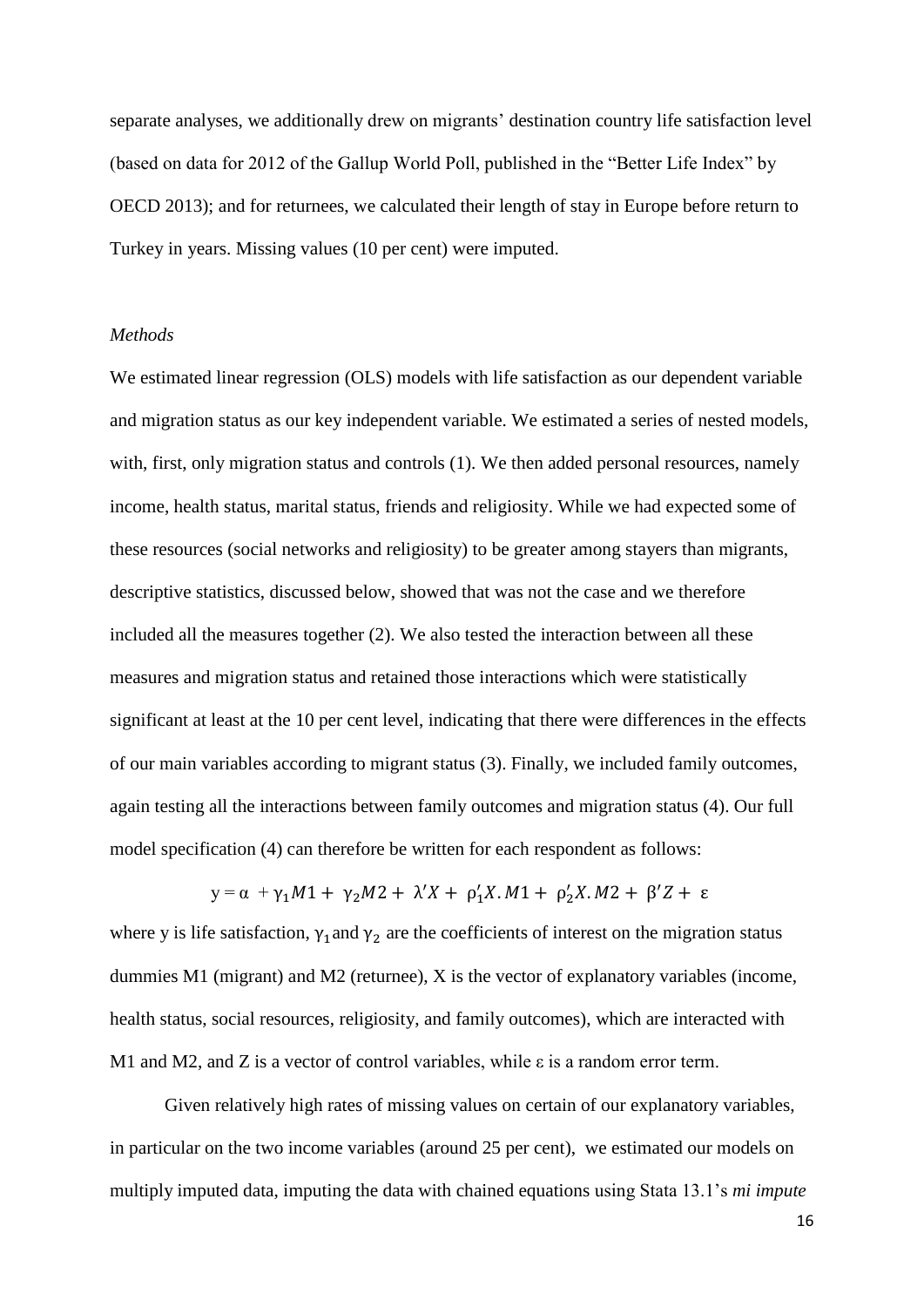suite, and including all variables. We imputed complete sets of responses for 40 imputed data sets. This number of imputations is generally considered more than sufficient for the levels of missing data in our sample, where a rule of thumb is often as many imputations as per cent missing data (White, Royston, and Wood 2011). Note that all proportions and means presented in the subsequent tables as well as the significance levels mentioned in the text refer to estimates from the imputed data.

#### *Robustness checks*

We carried out a series of robustness checks on our findings. Life satisfaction is typically treated as linear, and thus we follow conventional practice in estimating OLS models (Ferreri-Carbonell and Frijters 2004). However, we also estimated ordered logit models. The results were robust to this alternative specification (results available on request). Second, we estimated models excluding each European country of residence in turn from the migrant sample to test whether our results were driven by a particular country context or subsample of respondents. While this involved some loss of power, the results were largely robust to these alternative specifications and did not indicate our results were driven by a particular destination (results available on request). Third, we restricted our sample of returnees in the main model to, first, those who had spent more than 20 years in Europe and second, those who had spent less than 10 years in Europe. While this reduced the sample size for comparison, it enabled us to test the extent to which early returners and late returners were both comparable to migrants, or whether those with lower exposure were more similar to stayers. We found hardly any variation in the coefficients or the significance levels, suggesting that returners of whatever duration spent abroad were a consistent category, and thus included all the returners in the main models. Fourth, we used an alternative measure of religiosity (service attendance) to assess whether results were driven by the particular measure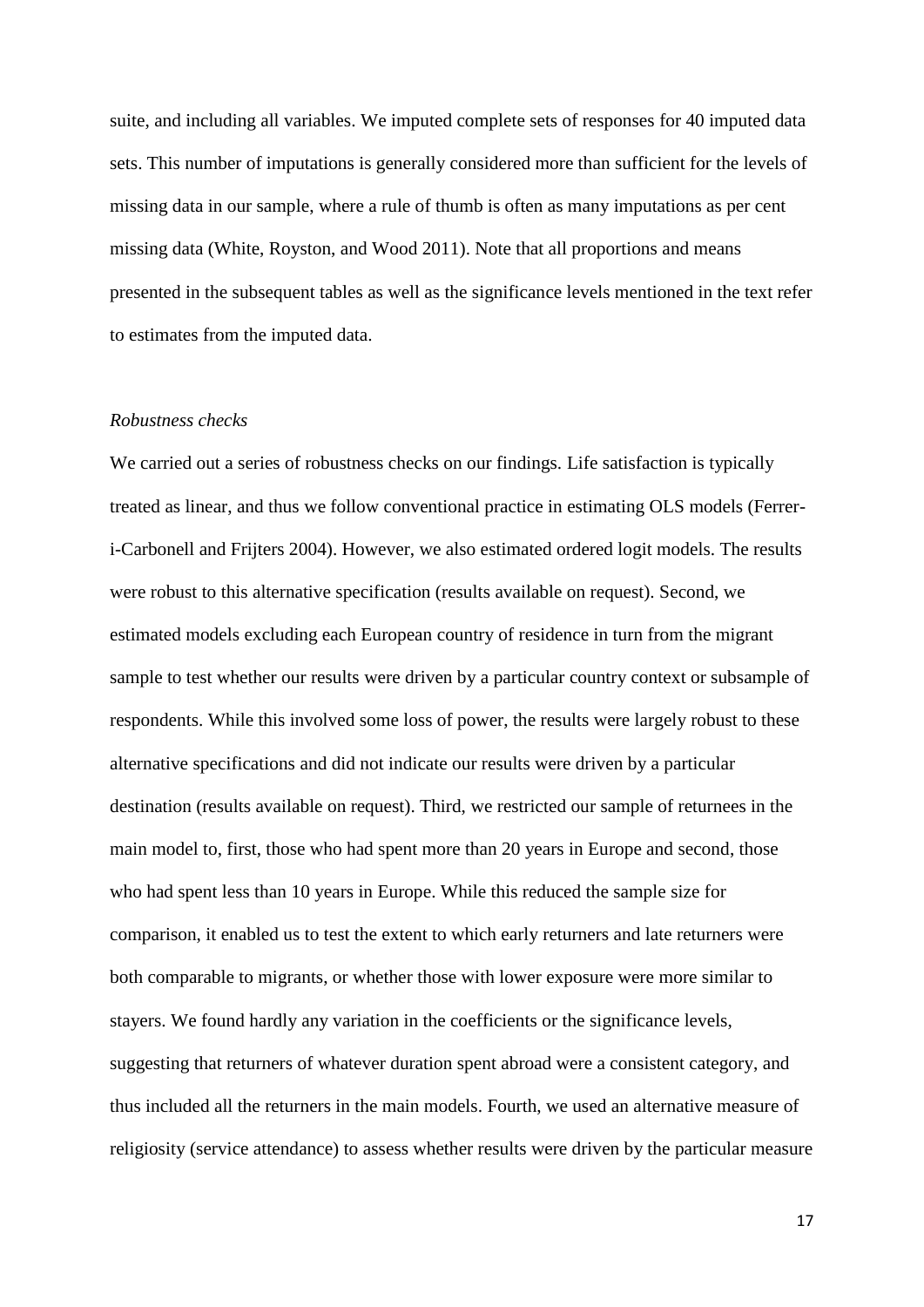of religiosity. The results were entirely consistent across the two measures (results available on request).

#### **Results**

Descriptives of all variables broken down by migration status are given in Table 1. Although life satisfaction was generally high, there were statistically significant differences between the three groups: stayers were less satisfied than both migrants  $(p<0.001)$  and returnees  $(p<0.001)$ , and returnees were significantly less satisfied than migrants ( $p<0.001$ ). The greater life satisfaction of migrants supports earlier findings and our theoretical reasoning.

In terms of the factors that we expected to account for differences in satisfaction, income and health were more favourably distributed across migrants than stayers, as we anticipated. Income levels tended to be higher among migrants than stayers, with return migrants being situated between the two ( $p<0.001$ ). More than half (54 per cent) of all stayers, but only 41 per cent of migrants reported disability or illness. We had anticipated lower levels of social resources and religiosity among migrants. However, migrants were more socially embedded than stayers or returnees. They were more often married and had larger non-family networks. Stayers reported having no friends most frequently (17 per cent versus 11 per cent of migrants). Among migrants, by contrast, large networks, comprising 10 close friends and more, were more common (16 per cent versus 10 per cent of stayers). Thus social resources may in fact help to explain the higher life satisfaction of migrants. Frequency of praying hardly differed between migrants and stayers, but return migrants were significantly less religious ( $p<0.001$ ).

#### *[Table 1 about here]*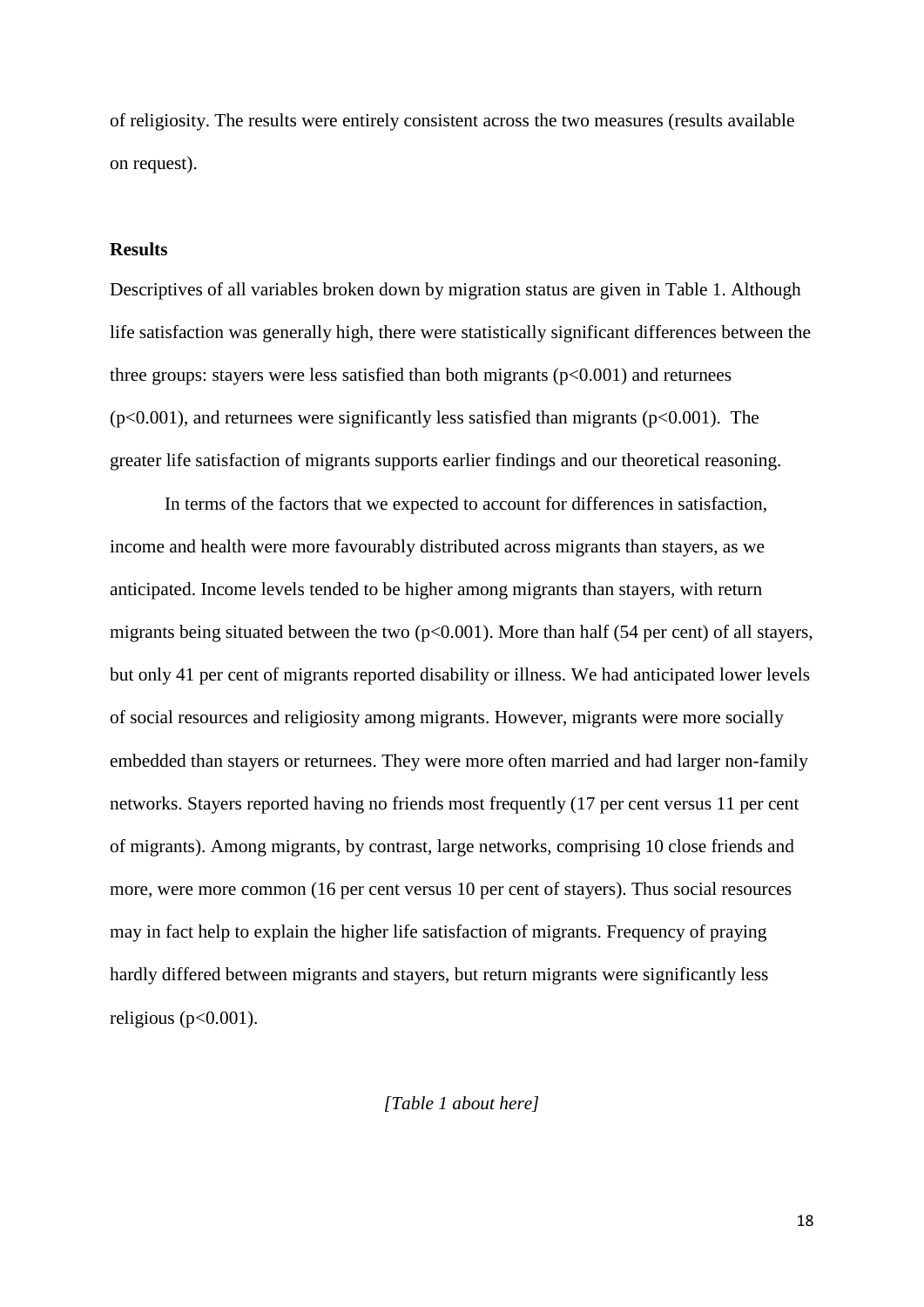Turning to family outcomes, the educational outcome of the highest educated child was significantly higher  $(p<0.001)$  for migrants compared to stayers, and the same advantage was evident with regard to the income of the highest earning child. In addition, the share of children who were not married by the age of 30 was highest for stayers. Again, return migrants displayed patterns between migrants and stayers. Based on these distributions and in line with our expectations, we might expect family outcomes to help account for the higher life satisfaction of migrants.

Table 2 presents the estimates from the four models. Model 1 only includes migration status, alongside the control variables. We see that the difference in life satisfaction between migrants and returnees on the one hand and stayers on the other hand is statistically significant ( $p<0.01$ ). However, while migrants appear somewhat more satisfied than returnees, this difference is no longer significant, once we control for region, age, interview mode, and education. Age was negatively and education was positively associated with life satisfaction as we would expect (results not shown). Given the typically relatively compressed distribution of life satisfaction, the size of the differences between migrants and stayers is non-negligible at around 0.2 points on the five-point scale.

#### *[Table 2 about here]*

Model 2 shows that these differences persisted when we took personal resources into account, even if they were somewhat attenuated. In line with existing research we see positive effects of income and negative effects of disability on life satisfaction, thus indicating that these partly mediated the migrant and returnee advantages in life satisfaction in old age. The size of nonfamily network does not seem to affect the evaluation of life in the group of Turkish older men studied here, and therefore, despite the higher levels of social resources among migrants shown in Table 1, cannot mediate the life satisfaction advantage of migrants. Instead,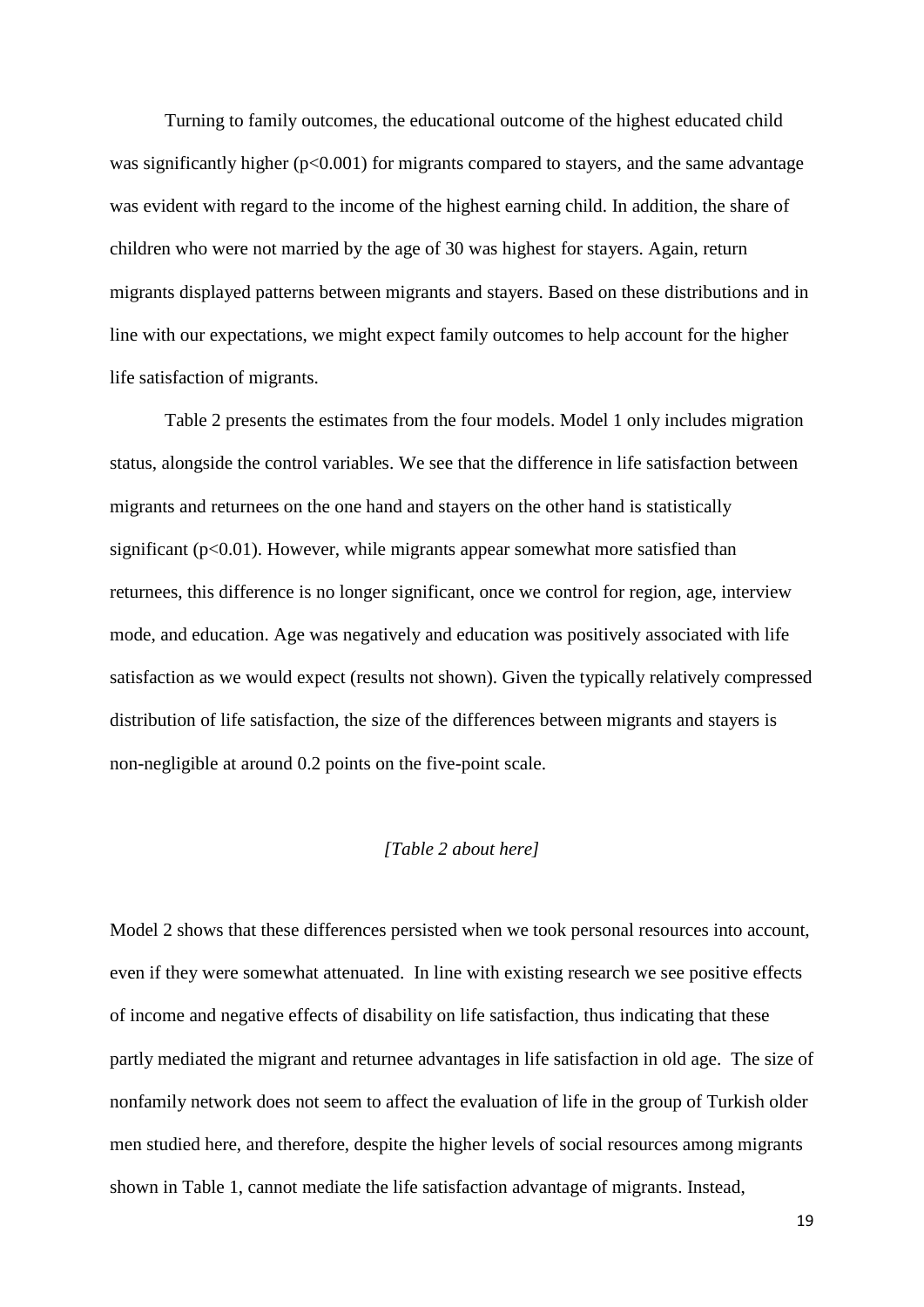marriage has both a positive effect and is likely to contribute to the reduced gap in life satisfaction. Religiosity shows the expected positive association with life satisfaction, but given its equal distribution at least across the two groups of migrants and stayers, it does not mediate the migrant effect on satisfaction.

We postulated that some of these main influences on life satisfaction might differ in their effect between migrants and stayers, with, for example, migrants being less susceptible to health effects but more susceptible to the influence of social resources. We therefore interacted each of the other explanatory variables with migration status, to gauge whether there was support for these interaction effects. However, we found that only the effect of religiosity differed across migrants and stayers, and we report estimates in Model 3. While we expected religiosity to have more salience for life satisfaction in a migration context, we found that, by contrast, the association between religiosity and life satisfaction was significantly lower for migrants than stayers: a one-point rise in frequency of praying increased migrant's life satisfaction only by 0.05, compared to 0.20 for stayers. It seems that migrants are not seeking refuge and emotional stability in an alien context in their private worship, insofar as that is reflected in their life satisfaction. A similar pattern applies to return migrants who prayed less often than both migrants and stayers, and who also display little association between religiosity and life satisfaction.

In the final model, we added information on the children's economic and family situation. We expected children's success to influence paternal life satisfaction. However, none of our measures were significantly associated with life satisfaction. In addition, none of the interactions were statistically significant.

While not all the findings were in line with our hypotheses, the role of personal resources in contributing to life satisfaction and their partial role in mediating the gap between life satisfaction of migrants and stayers was in line with our expectations. The remaining gap was consistent with our theoretical expectation of societal resources – the greater liveability of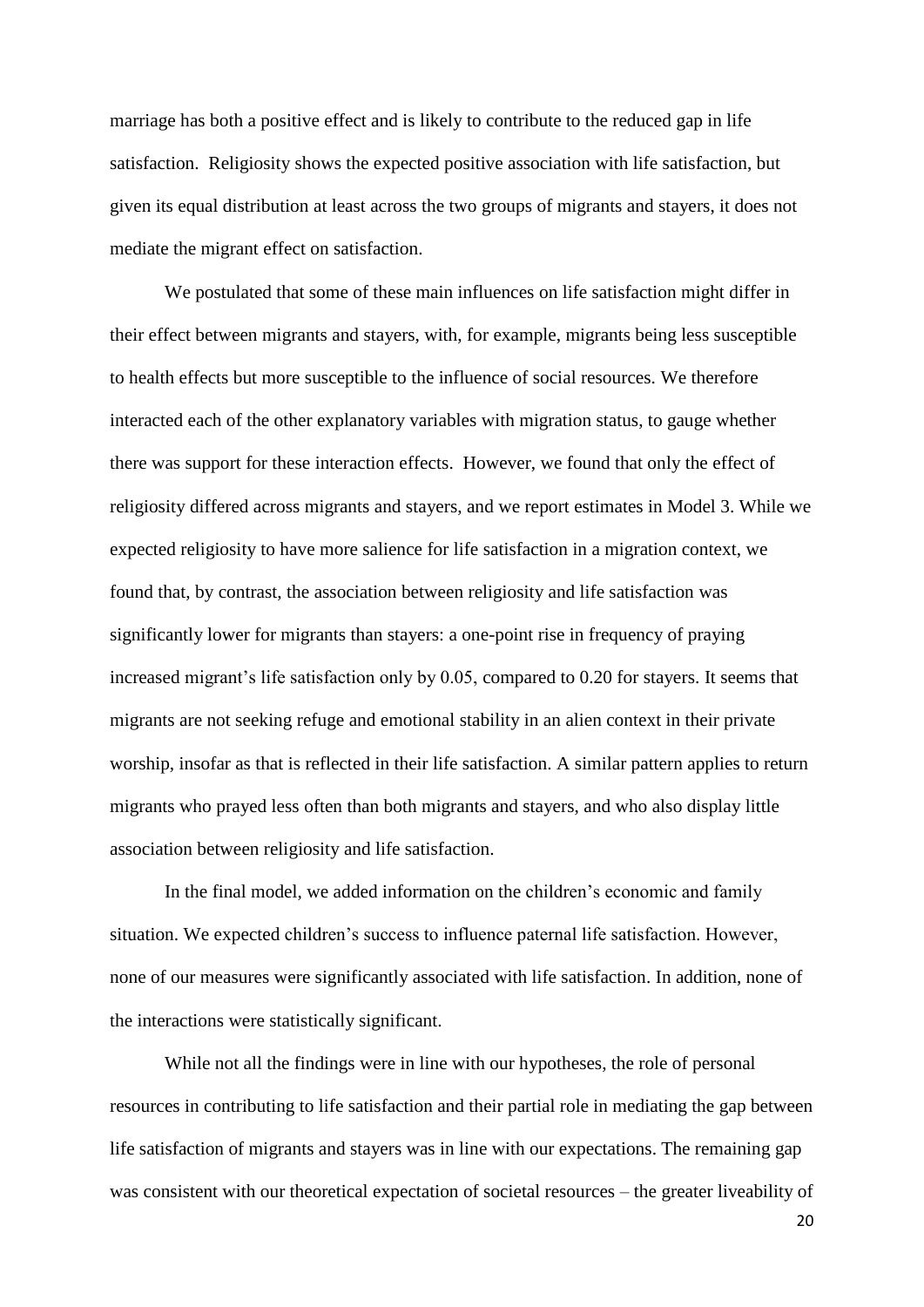migrant destinations countries. However, this residual satisfaction gap could also be consistent with an acculturation effect. We therefore investigated whether there was any evidence that migrants' and returnees' life satisfaction was influenced by the destination context and their time spent in Europe, respectively, which would tend to support an acculturation argument. For migrants, we estimated models including national life satisfaction levels which, for the countries of interest, range between 6.6 and 7.8 on a scale from 0 to 10. We did not find any country-specific life satisfaction patterns  $(\beta = 0.02, n.s.)$ , providing little evidence for acculturation. For returnees, we also found that higher life satisfaction was unrelated to their duration of stay abroad  $(\beta = 0.01, n.s.)$ . Thus, even those who only spent a short time abroad still appear to have a more positive evaluation of their lives than those who never left. This may point to positive selection among migrants in terms of their underlying outlook.

#### **Discussion**

With an increasing emphasis on wellbeing as an important individual and social outcome, the extent to which migration affects migrants' life satisfaction is subject to an increasing body of research. In this paper we argued that studying older migrants' satisfaction is likely to be particularly informative about this question. Older migrants have finished their working life, are at the point of evaluating their lives, and will have completed life cycle events, such as child-rearing, which can prompt considerable variations in short term satisfaction. Moreover, they are at a longer distance from the migration decision which was taken four or even five decades earlier, and have had more time to absorb the consequences of that decision for their lives and relationships.

We developed a framework for considering the life satisfaction of older migrants that built on and extended Veenhoven's approach (2012b). Namely, we anticipated that migrants would experience greater societal resources in Europe, and we also expected that they would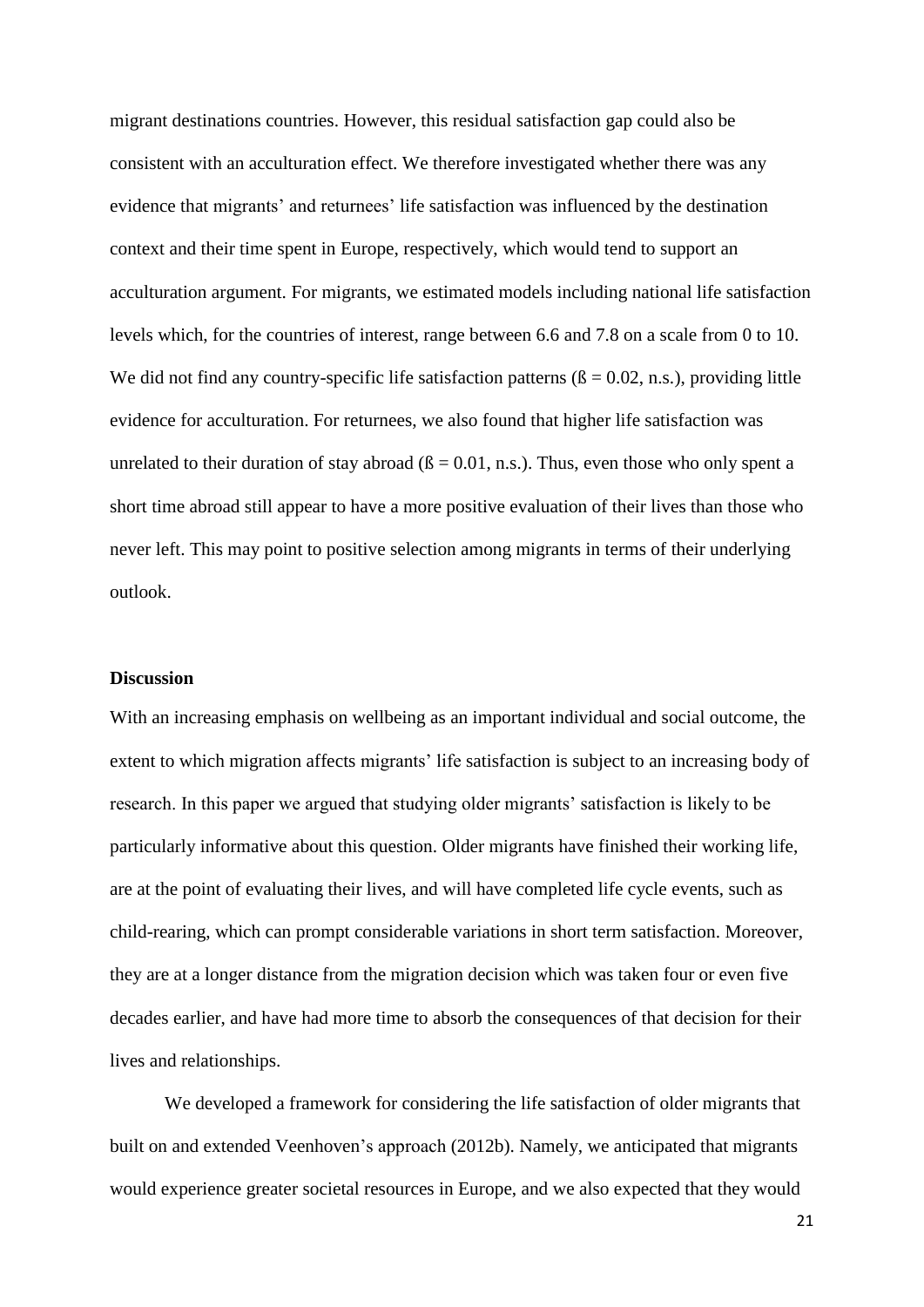have greater personal resources in terms of income and health, but disadvantages in terms of social networks. Levels of religiosity, which we used as an indicator of individual psychological resources, were expected to be linked to lower average satisfaction among migrants, but would be more protective for them where it occurred. We additionally considered family outcomes (i.e. their children's success) as a key dimension of the migration project and therefore an important potential influence on older migrants' life satisfaction.

We found that while older Turkish migrants may be disadvantaged in objective and subjective terms when compared with the natives in the European destination contexts (Warnes 2010; Baykara-Krumme 2012; Fokkema and Naderi 2013), when compared with the stayers back home they seem to fare quite well. Their personal objective living conditions were better not only in terms of income and health, but also with regard to social network resources. These advantages, however, only partly accounted for their higher levels of satisfaction. Religiosity differed less between the groups than expected and did not help to explain differences in life satisfaction. Even though migrants' children displayed more educational, economic and marital "success" than the children of stayers, this did not provide additional purchase on what drives the positive evaluations of older migrants. Over and above these positive circumstances, migrants express higher life satisfaction, which points to greater societal resources in European destination countries.

We also considered alternative explanations for higher migrant life satisfaction compared to stayers. Our analysis indicated that acculturation does not appear to be the mechanism by which the migration effect operates, since we neither found differences within the migrant group according to the average level of satisfaction in the European residence country nor between returnees by length of exposure abroad.

Turning to selection, we explored the experience of returnees compared to both migrants and stayers to try to disentangle some of the potential selection mechanisms at play. Our findings tend to contradict the hypothesis of an "unhealthy re-migration effect" (Razum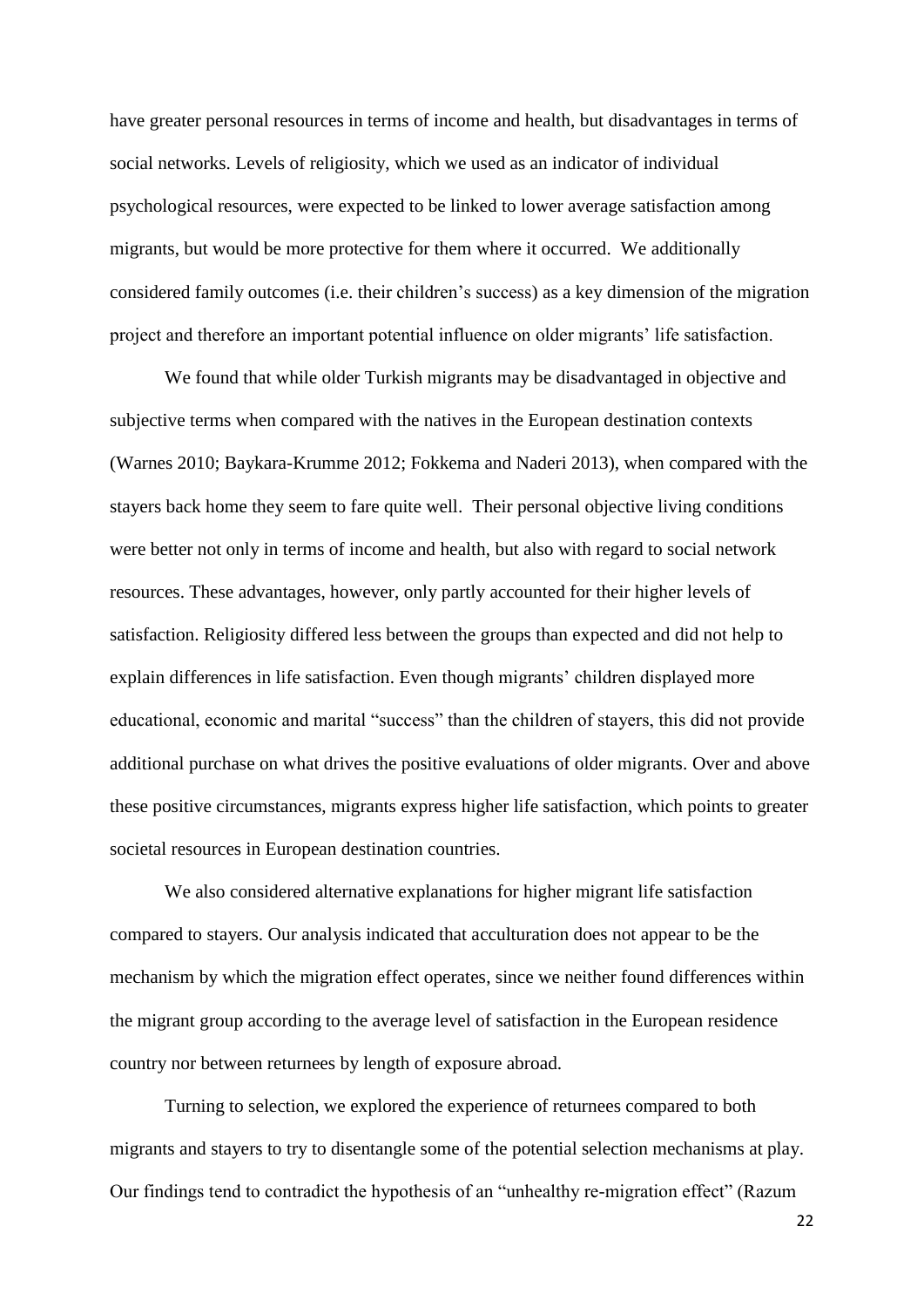et al. 1998) or a "reverse selection" of returnees that would imply that "the worst of the best" come back (Wong and Gonzalez-Gonzalez 2010, see also Bartram 2013b). The fact that both returnees and migrants show higher life satisfaction in old age may support the conclusion that the migration experience provides some long-lasting positive impacts. However, as noted, we cannot rule out selection, even if the migration decision was made decades ago. The remaining gains are consistent with "migrant optimism" and migration of the happier people with persistent trait effects over time.

One further explanation that we have not been able to investigate is that migrants and returnees, when reporting high life satisfaction, may aim to present themselves and their migration endeavour in a specifically positive light (Conti and Pudney 2008). This may be reinforced by their reference points, a topic which has received attention in recent research on subjective well-being of migrants (Gelatt 2013). The first generation migrants in our study maintained strong return intentions over their lives, resulting in strong transnational ties and often circular migration in old age (Razum, Sahin-Hodogluil and Polit 2005; Baykara-Krumme 2013). Our findings may stem from a "downward comparison" (Bartram 2011; Gelatt 2013) with their stayer peers in the home context. Stayers in high-emigration regions may on the other hand apply "upward comparisons" with returnees and migrants. Ascertaining the reference points that migrants use in their evaluations of their lives is an area that merits further study.

Additional insight into migrant life satisfaction might be achieved by using the same data, to study the second and third generations and compare them to their non-migrant peers. This could give further purchase on the influence of societal resources without the likelihood of selection (since they will not have been the ones choosing to migrate), unless intergenerational transmission of happiness traits is high. However, as with other proposed approaches, such as collecting longitudinal data or exploiting quasi-experiments, this would not shed light on the existing group of ageing labour migrants that is of particular interest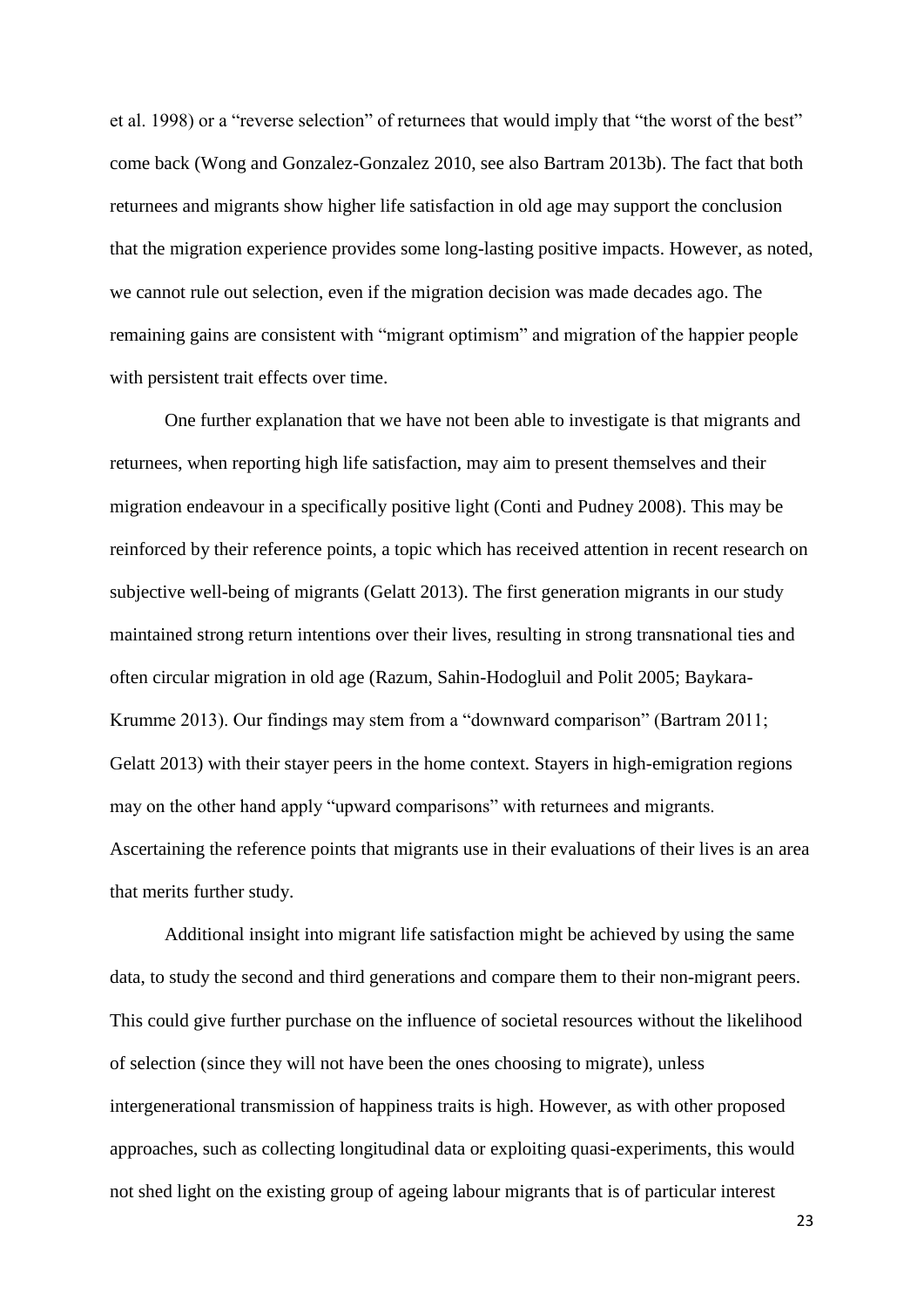today. Even if we cannot specify the exact mechanisms by which migrants achieve their life satisfaction gains, this study remains a salutary reminder that the conclusions from comparisons of migrants and natives in the destination context may provide a more dismal perspective on the outcomes of migration than if the research perspective is shifted to focus on a comparison with those who stayed behind.

#### **Acknowledgements**

Financial support from NORFACE Research Program on Migration in Europe – Social, Economic, Cultural, and Policy Dynamics is kindly acknowledged.

#### **References**

- Akbiyik, I. D., Berksun, O., Sumbuloglu, V., Sentürk, V. and Priebe, S. 2008. Quality of life of Turkish patients with depression in Ankara and in Berlin. *European Psychiatry,* **23**, Supplement 1, 4-9.
- Akgündüz, A. 2008. *Labour migration from Turkey to Western Europe, 1960-1974. A multidisciplinary analysis*. Hampshire: Ashgate.
- Amit, K. 2010. Determinants of life satisfaction among immigrants from Western countries and from the FSU in Israel. *Social Indicators Research*, **96**, 3, 515-534.
- Angelini, V., Casi, L. and Corazzini, L. 2015. Life satisfaction of immigrants: does cultural assimilation matter? *Journal of Population Economics*, **28**, 3, 817–44.
- Attias-Donfut, C., Tessier, P. and Wolff, F.-C. 2005. Les immigrés au temps de la retraite. *Retraite et société,* **44**, 1, 11-47.
- Bartram, D. 2011. Economic migration and happiness: Comparing immigrants' and natives' happiness gains from income. *Social Indicators Research,* 103, 1, 57-76.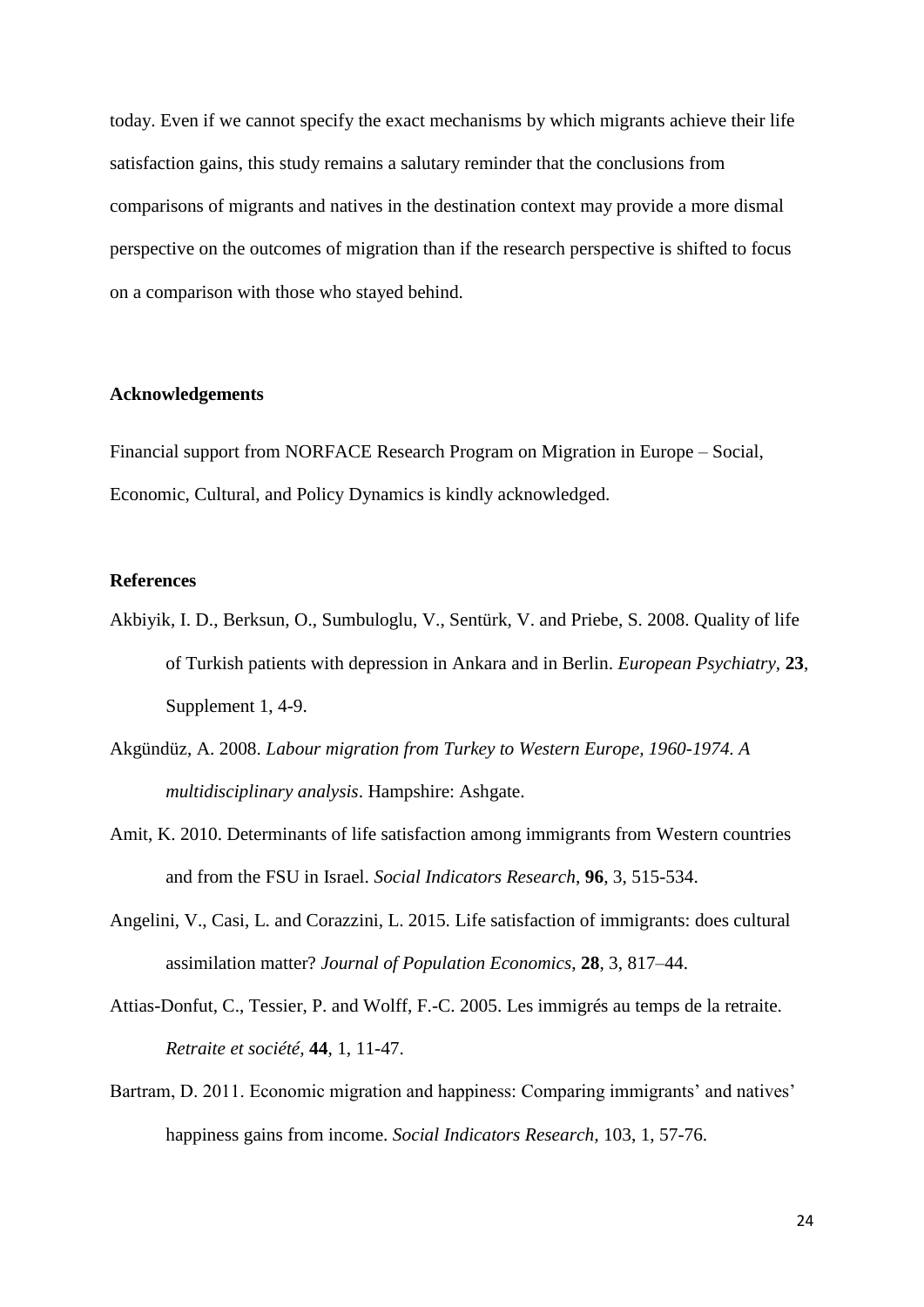- Bartram, D. 2013a. Happiness and 'economic migration': A comparison of Eastern European migrants and stayers. *Migration Studies,* **1**, 2, 156-75.
- Bartram, D. 2013b. Migration, happiness and return in Romania. *European Societies* **15**, 3, 408–22.
- Baykara-Krumme, H. 2012. Die Bedeutung der Migrationserfahrung für die soziale Einbindung im Alter. Konzeptionelle Überlegungen und empirische Befunde. In Baykara-Krumme, H., Motel-Klingebiel, A. and Schimany, P. (eds), *Viele Welten des Alterns? Ältere Migranten im alternden Deutschland*. VS Verlag, Wiesbaden, 255-87.
- Baykara-Krumme, H. 2013. Returning, staying, or both? Mobility patterns among elderly Turkish migrants after retirement. *Transnational Social Review–A Social Work Journal,* **3**, 1, 11-29.
- Baykara-Krumme, H. 2015. Three-generation marriage patterns: new insights from the 'dissimilation' perspective. *Journal of Ethnic and Migration Studies* **41**, 8, 1324-46.
- Baykara-Krumme, H., Motel-Klingebiel, A. and Schimany, P. (eds) 2012. *Viele Welten des Alterns? Ältere Migranten im alternden Deutschland*. VS Verlag, Wiesbaden.
- Bayram, N., Thorburn, D., Demirhan, H. and Bilgel, N. 2007. Quality of life among Turkish immigrants in Sweden. *Quality of Life Research,* **16**, 8, 1319-33.
- Beirens, K. and Fontaine, J. R. J. 2011. Somatic and emotional well-being among Turkish immigrants in Belgium: acculturation or culture? *Journal of Cross-Cultural Psychology,* **42**, 1, 56-74.
- Bolzman, C., Poncioni-Derigo, R., Vial, M. and Fibbi, R. 2004. Older labour migrants' well being in Europe: the case of Switzerland. *Ageing and Society,* **24**, 3, 411-29.
- Clark, A. E., Frijters, P. and Shields, M.A. 2008. Relative Income, Happiness, and Utility: An Explanation for the Easterlin Paradox and Other Puzzles. *Journal of Economic Literature*, **46**, 1, 95-144.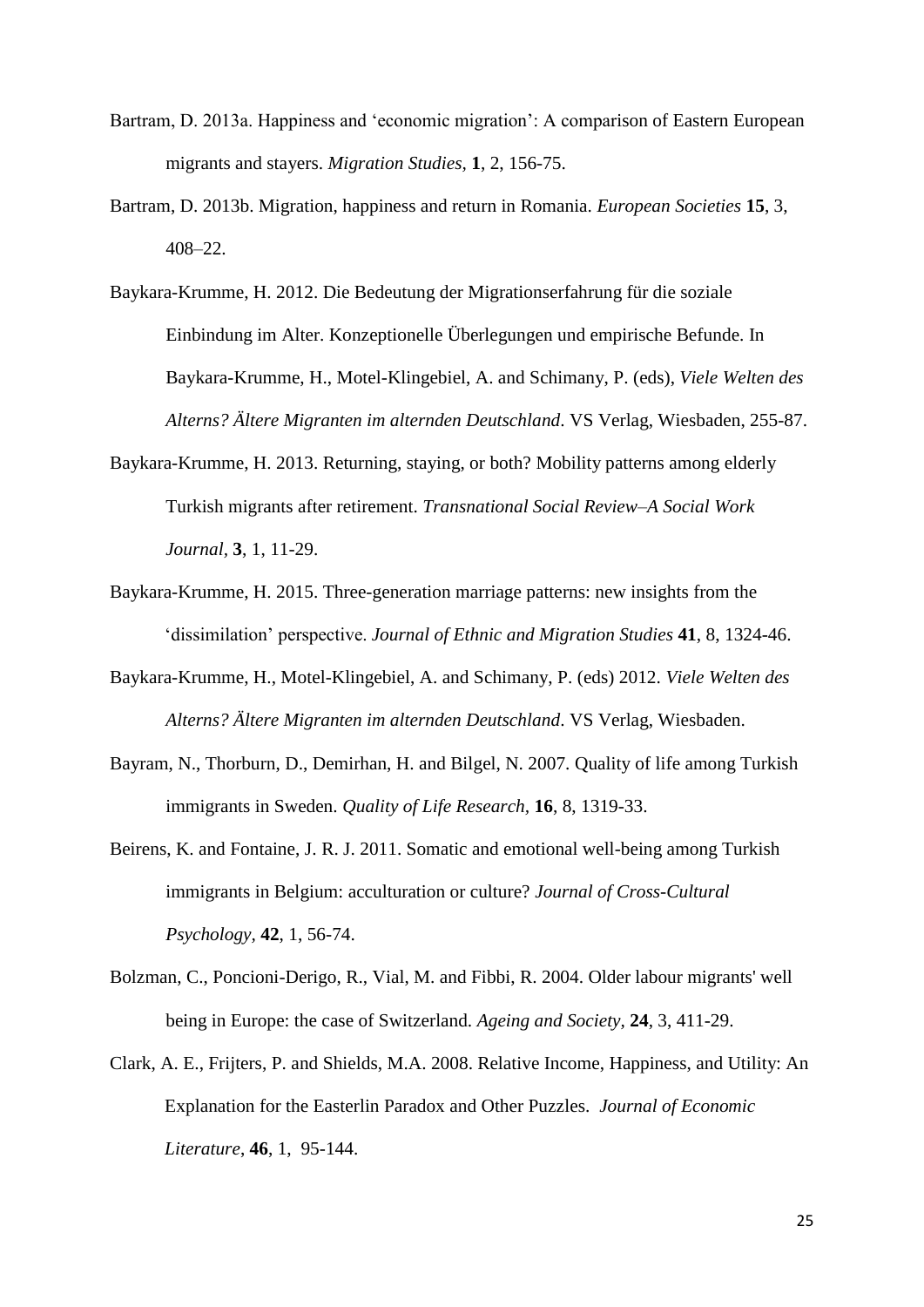- Conti, G., and Pudney, S. 2008. If you're happy and you know it clap your hands! Survey design and the analysis of satisfaction. ISER Working Paper 2008-39. University of Essex, Institute for Social & Economic Research, Colchester.
- de Vroome, T., and Hooghe, M. 2014. Life satisfaction among ethnic minorities in the Netherlands: immigration experience or adverse living conditions? *Journal of Happiness Studies*, **15**, 6, 1389-1406.
- Dolan, P., and Kavetsos, G. 2012. Happy talk: mode of administration effects on subjective well-being. *CEP discussion paper*, no. 1159. London School of Economics and Political Science, London, UK.
- Dolan, P., and Metcalfe, R. 2012. Measuring subjective wellbeing: recommendations on measures for use by national governments. *Journal of social policy*, **41**, 2, 409-27.
- Dustmann, C., Bentolila, S., and Faini, R. 1996. Return migration: the European experience. *Economic Policy,* **11***,* 22, 213-250.
- Dustmann, C., and Mestres, J. (2010). Remittances and temporary migration. *Journal of Development Economics,* **92**, 1, 62-70.
- Easterlin, R. A., McVey, L. A., Switek, M., Sawangfa, O., and Zweig, J. S. 2010. The happiness–income paradox revisited. *Proceedings of the National Academy of Sciences,* **107**, 52, 22463-68.
- Fernández-Ballesteros, R. 2011. Quality of life in old age: problematic issues. *Applied Research in Quality of Life,* **6***,* 1, 21-40.
- Ferrer-i-Carbonell, A. and Frijters, P. 2004. How important is methodology for the estimates of the determinants of happiness? *Economic Journal*, **114**, 497, 641-59.
- Fokkema, T. and Naderi, R. 2013. Differences in late-life loneliness: a comparison between Turkish and native-born older adults in Germany. *European Journal of Ageing,* **10**, 4, 289-300.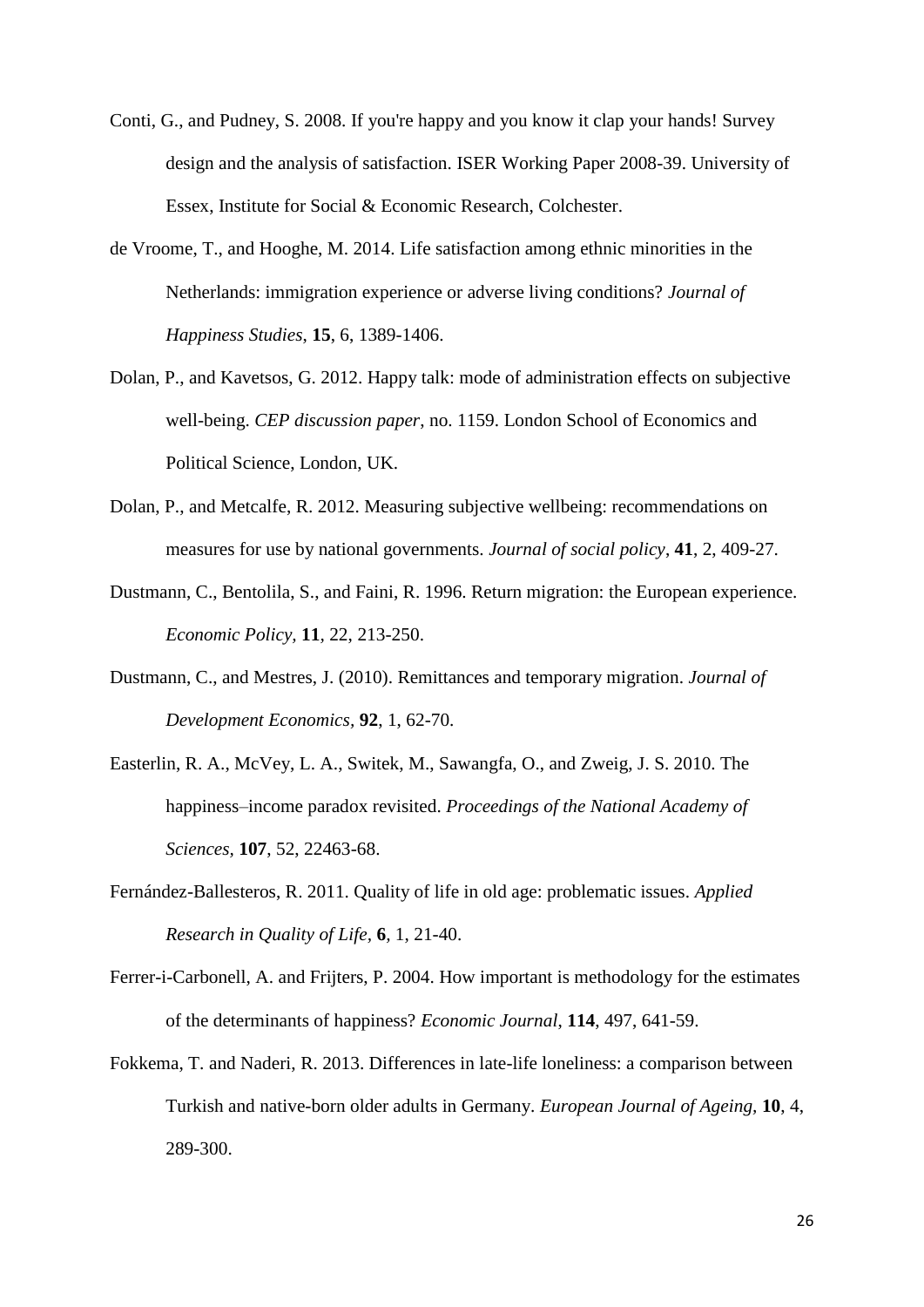- Gabriel, Z. and Bowling, A. 2004. Quality of life from the perspectives of older people. *Ageing & Society,* **24**, 5, 675-91.
- Gelatt, J. 2013. Looking down or looking up: status and subjective well‐being among Asian and Latino immigrants in the United States. *International Migration Review,* **47**, 1, 39- 75.
- Graham, C. and Markowitz, J. 2011. Aspirations and happiness of potential Latin American immigrants. *Journal of Social Research and Policy,* **2,** 2, 9-25.
- Guveli, A. 2014. Are movers more religious than stayers? Religiosity of European majority, Turks in Europe and Turkey. *Review of Religious Research*, **57**, 1, 43-62.
- Guveli, A., Ganzeboom, B.G. H., Platt, L., Nauck, B., Baykara-Krumme, H., Eroḡlu, Ṣ., Bayrakdar, S., Sözeri, K. E. and Spierings, N. 2016. *Intergenerational consequences of migration: Socio-economic, family and cultural patterns of stability and change in Turkey and Europe*. Palgrave Macmillan, Basingstoke.
- Hendriks, M. The happiness of international migrants: A review of research findings. *Migration Studies,* **3**, 3, 343-369.
- Hubert, S., Althammer, J. and Korucu-Rieger, C. 2009. *Soziodemographische Merkmale und psychophysisches Befinden älterer türkischer Migrantinnen und Migranten in Deutschland*. PRO Business, Berlin.
- Kao, G. and Tienda, M. 1998. Educational aspirations of minority youth. *American Journal of Education,* **106**, 3, 349-84.
- Kavas, S. and Thornton, A. 2013. Adjustment and hybridity in Turkish family change: perspectives from developmental idealism. *Journal of Family History,* **38***,* 2, 223-41.
- Knies, G., Nandi, A. and Platt, L. 2016. Life satisfaction, ethnicity and neighbourhoods: is there an effect of neighbourhood ethnic composition on life satisfaction? *Social Science Research*, **60**, 110-124.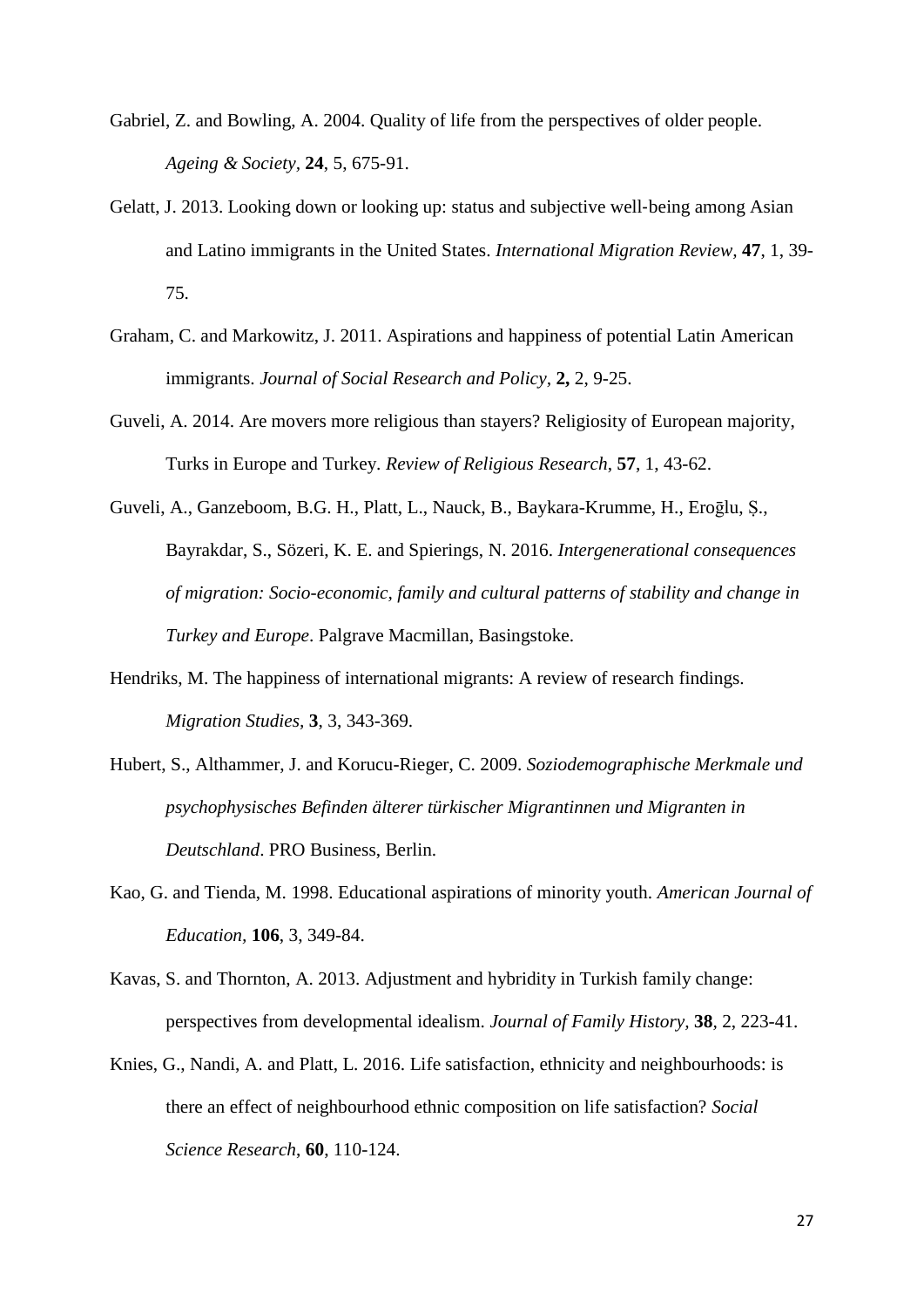- Kofahl, C., Mnich, E., Doğan, M. and Doğan, G. 2012. Die Lebensqualität von Türkinnen und Türken mit Diabetes mellitus 2 – Ein Vergleich zwischen Hamburg und Istanbul. In Baykara-Krumme, H., Motel-Klingebiel, A. and Schimany, P. (eds), *Viele Welten des Alterns? Ältere Migranten im alternden Deutschland*. VS Verlag, Wiesbaden, 223-54.
- Lewinter, M., Gezgin, K. and Kesmez, S.S. 1994. Elderly Turkish immigrants access to and future use of health and social services in Copenhagen. *International Migration,* **32**, 4, 499-512.
- Lim, C. and Putnam, R. D. 2010. Religion, social networks, and life satisfaction. *American Sociological Review,* **75**, 6, 914-33.
- Liversage, A. and Jakobsen, V. 2016. Unskilled, foreign, and old. A life course perspective on immigrant poverty. GeroPsych, **29**, 2, 93-103
- Moriarty, J. and Butt, J. 2004. Inequalities in quality of life among older people from different ethnic groups. *Ageing & Society,* **24,** 5, 729-53.
- Nesterko, Y., Braehler, E., Grande, G. and Glaesmer, H. 2013. Life satisfaction and healthrelated quality of life in immigrants and native-born Germans: the role of immigration-related factors. *Quality of Life Research,* **22**, 5, 1005-13.
- Nauck, B. 2001. Social capital, intergenerational transmission and intercultural contact in immigrant families. *Journal of Comparative Family Studies*, **32**, 4, 465-489.
- Nauck, B. and Kohlmann, A. 1998. Verwandtschaft als soziales Kapital Netzwerkbeziehungen in türkischen Migrantenfamilien. In Wagner, M. and Schütze Y.(eds), *Verwandtschaft. Sozialwissenschaftliche Beiträge zu einem vernachlässigten Thema*. Enke, Stuttgart, 203-35.
- OECD 2014. Society at a Glance 2014. OECD Social Indicators. DOI[:10.1787/soc\\_glance-](http://dx.doi.org/10.1787/soc_glance-2014-en)[2014-en](http://dx.doi.org/10.1787/soc_glance-2014-en)
- OECD 2013. OECD Better Life Index Edition 2013. http://stats.oecd.org/Index.aspx? DataSetCode=BLI (last access: 6.11.2015)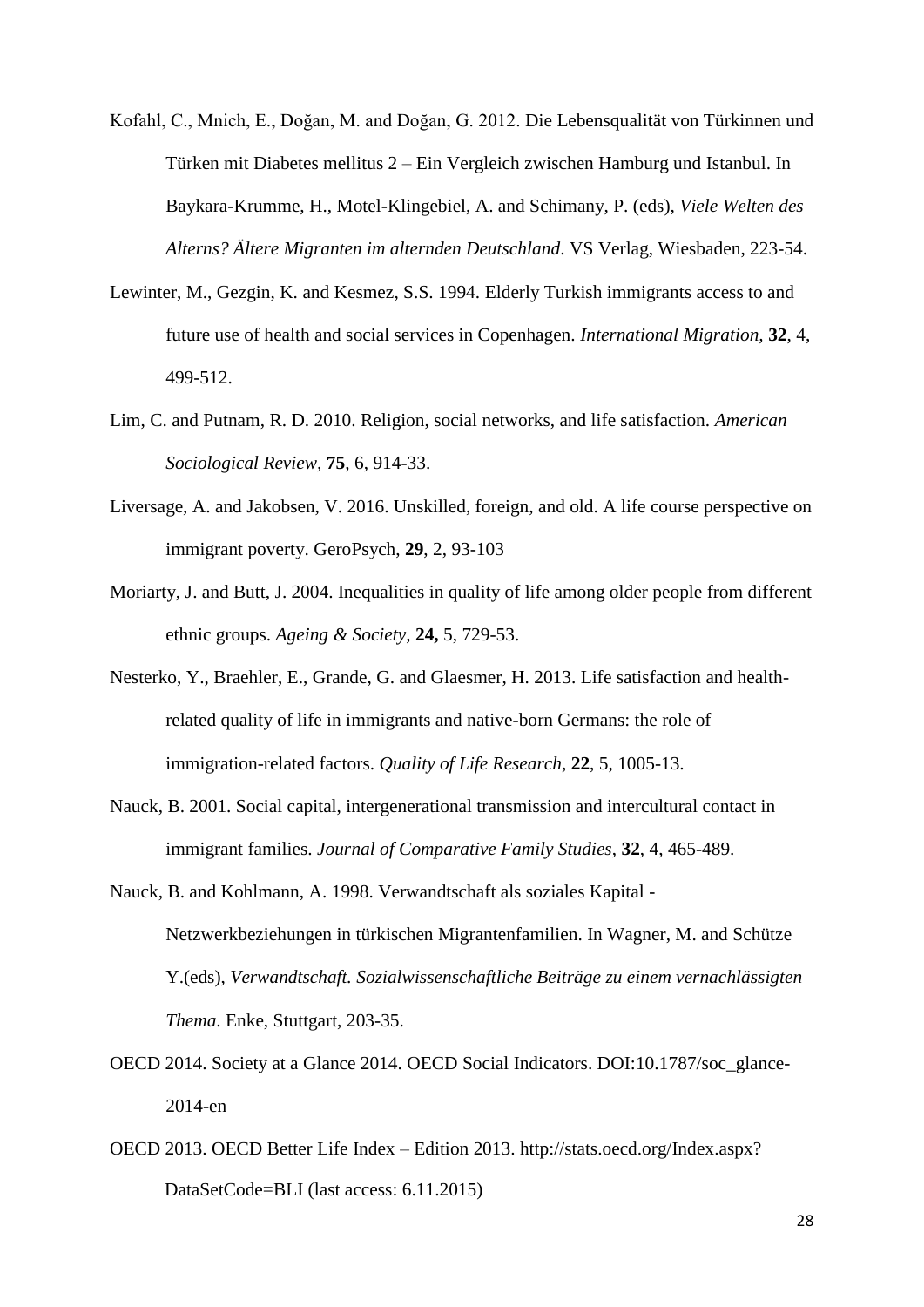- Park, J., Roh, S. and Yeo, Y. 2012. Religiosity, social support, and life satisfaction among elderly Korean immigrants. *The Gerontologist*, **52**, 5, 641-9.
- Phalet, K., Andriessen, I. and Lens, W. 2004. How future goals enhance motivation and learning in multicultural classrooms. *Educational Psychology Review*, **16**, 1, 59-89.
- Pinquart, M. and Sörensen, S. 2000. Influences of socioeconomic status, social network, and competence on subjective well-being in later life: a meta-analysis. *Psychology and Aging*, **15**, 2, 187-224.
- Powdthavee, N. 2008. Putting a price tag on friends, relatives, and neighbours: Using surveys of life satisfaction to value social relationships. *The Journal of Socio-Economics*, **37**, 4, 1459-80.
- Razum, O., Zeeb, H., Akgün, H. S. and Yilmaz, S. 1998. Low overall mortality of Turkish residents in Germany persists and extends into a second generation: merely a healthy migrant effect? *Tropical Medicine & International Health*, **3**, 4, 297-303.
- Razum, O., Sahin-Hodogluil, N. and Polit, K. 2005. Health, wealth, or family ties? Why Turkish work migrants return from Germany. Qualitative study with re-migrants in Turkey. *Journal of Ethnic and Migration Studies,* **31,** 4, 615-38.
- Ryan, L., Sales, R., Tilki, M. and Siara, B. 2008. Social networks, social support and social capital: The experiences of recent Polish migrants in London. *Sociology*, **42**, 4, 672- 90.
- Safi, M. 2010. Immigrants' Life Satisfaction in Europe: Between Assimilation and Discrimination. *European Sociological Review*, **26**, 2, 159-76.
- Sahyazici, F. and Huxhold, O. 2012. Depressive Symptome bei älteren türkischen Migrantinnen und Migranten. In Baykara-Krumme, H., Motel-Klingebiel, A. and Schimany, P. (eds), Viele Welten des Alterns. VS Verlag, Wiesbaden, 181-200.
- Selim, S. 2008. Life satisfaction and happiness in Turkey. *Social Indicators Research*, **88**, 3, 531-62.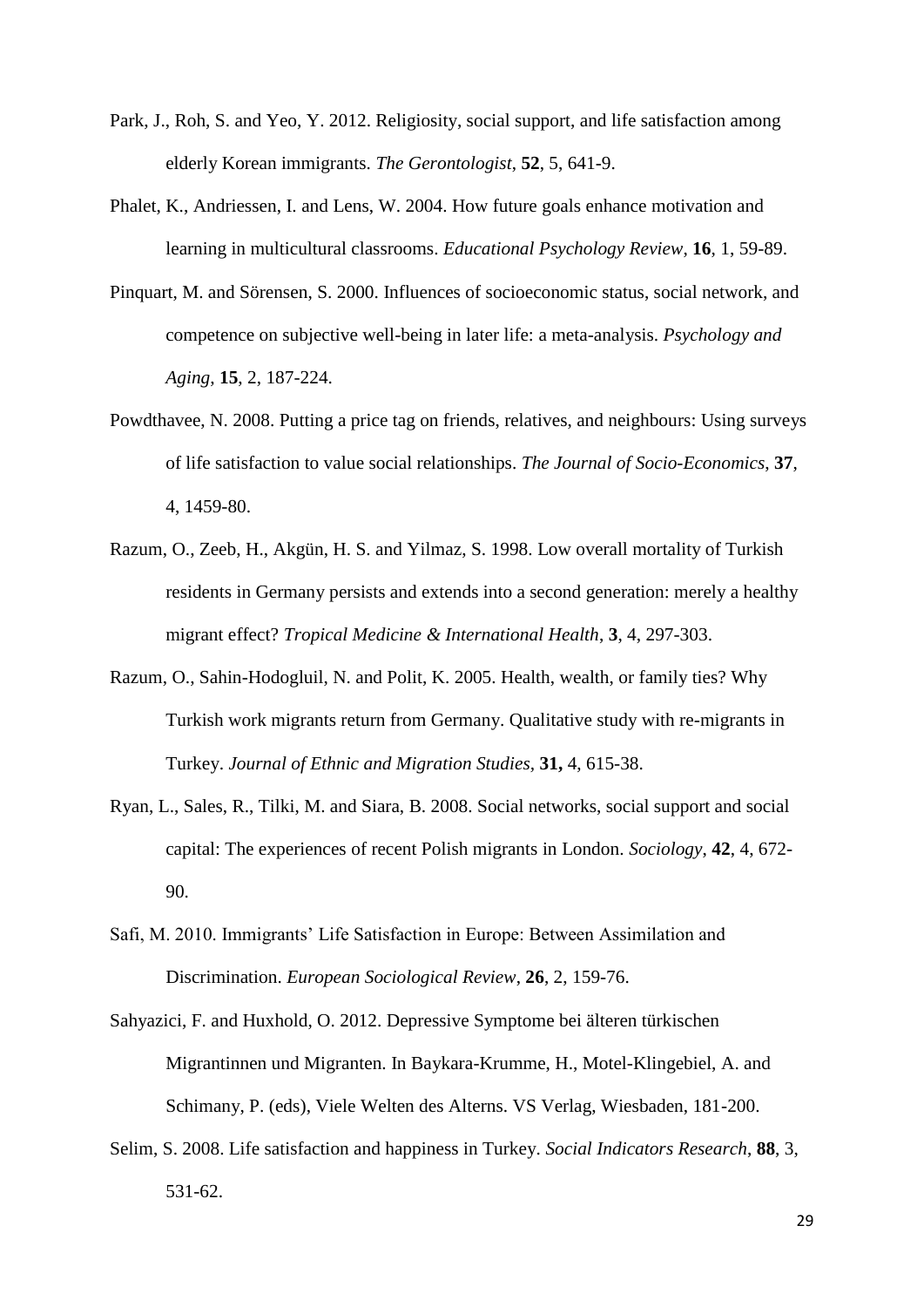- Tucci, I. and Yildiz, S. 2012. Das Alterseinkommen von Migrantinnen und Migranten: zur Erklärungskraft von Bildungs- und Erwerbsbiografien. In Baykara-Krumme, H., Motel-Klingebiel, A. and Schimany, P.(eds), *Viele Welten des Alterns? Ältere Migranten im alternden Deutschland*. VS Verlag, Wiesbaden, 101-126.
- Van der Wurff, F., Beekman, A., Dijkshoorn, H., Spijker, J., Smits, C., Stek, M., et al. 2004. Prevalence and risk-factors for depression in elderly Turkish and Moroccan migrants in the Netherlands. *Journal of affective disorders,* **83**, 1, 33-41.
- Veenhoven, R. 2012a. Cross-national differences in happiness: Cultural measurement bias or effect of culture? *International Journal of Wellbeing,* **2,** 4, 333-53.
- Veenhoven, R. 2012b. Happiness: also known as "life satisfaction" and "subjective wellbeing". In Land, K.C., Michalos, A.C. and Sirgy, M.J.(eds), *Handbook of social indicators and quality of life research*. Springer, Dordrecht et al., 63-77.
- Verkuyten, M. 2008. Life satisfaction among ethnic minorities: The role of discrimination and group identification. *Social Indicators Research,* **89***,* 3, 391-404.
- Victor, C. R., Burholt, V. and Martin, W. 2012. Loneliness and ethnic minority elders in Great Britain: an exploratory study. *Journal of Cross-Cultural Gerontology,* **27**, 1, 65- 78.
- Voicu, B. and Vasile, M. 2014. Do 'cultures of life satisfaction' travel? *Current Sociology,*  **62**, 1, 81-99.
- Walker, A. 2010. Ageing and quality of life in Europe. In D. Dannefer and Phillipson, C. (eds), *The SAGE Handbook of Social Gerontology*. Sage, London, 575-86.
- Warnes, A. M., Friedrich, K., Kellaher, L. and Torres, S. 2004. The diversity and welfare of older migrants in Europe. *Ageing and Society,* **24**, 3, 307-26.
- Warnes, T. 2010. Migration and age. In D. Dannefer and Phillipson, C.(eds), *The SAGE handbook of social gerontology*. Sage, London, 389-404.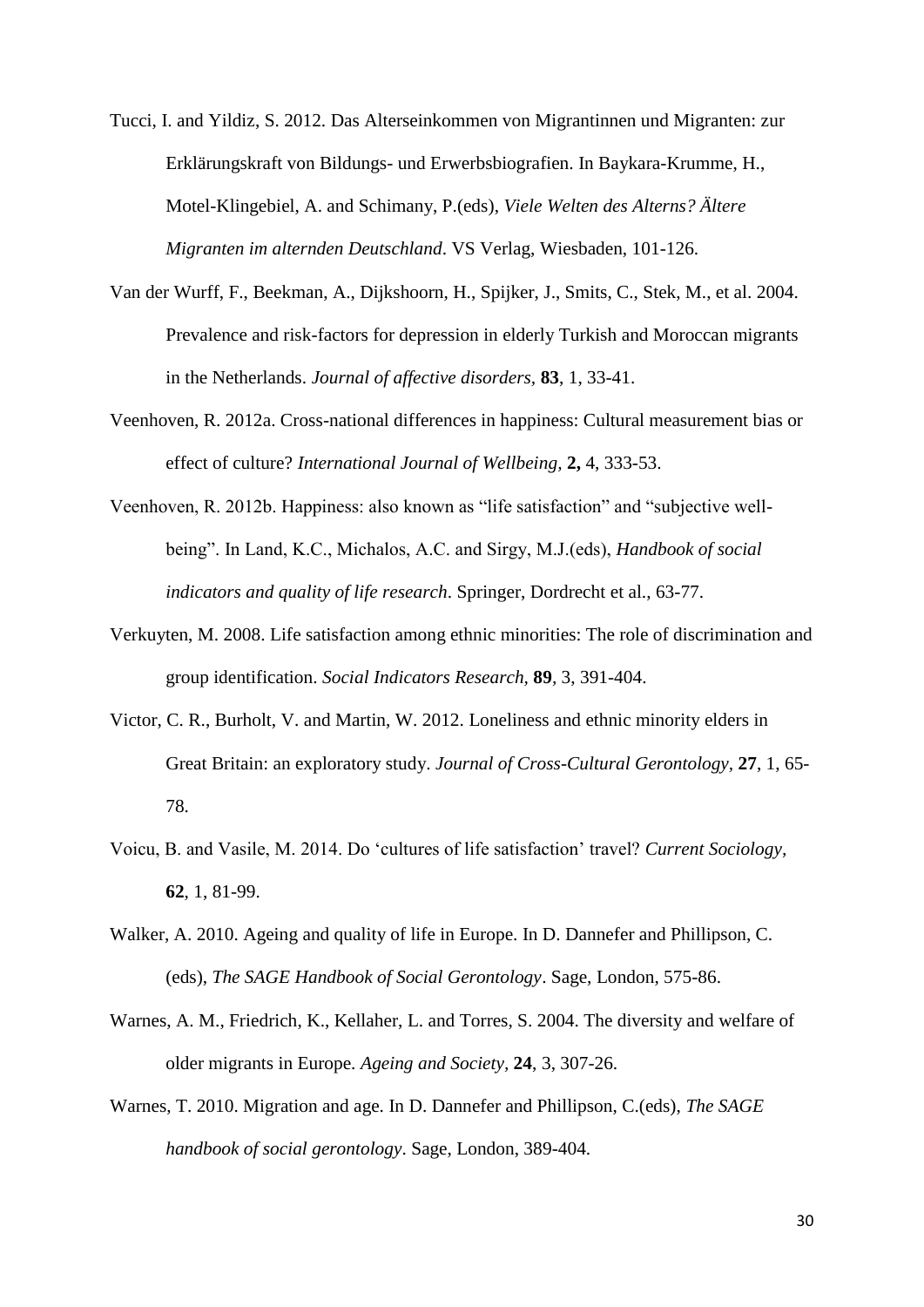- White, I. R., Royston, P. and Wood, A. M. 2011. "Multiple Imputation Using Chained Equations: Issues and Guidance for Practice." Statistics in Medicine 30: 377–99.
- Wong, R. and Gonzalez-Gonzalez, C. 2010. Old-age disability and wealth among return Mexican migrants from the United States. *Journal of Ageing and Health,* **22**, 7, 932- 54.
- World Value Survey: http://www.worldvaluessurvey.org/WVSOnline.jsp

Accepted 6<sup>th</sup> October 2016

#### *Address for correspondence:*

Helen Baykara-Krumme, Technische Universität Chemnitz, Institut für Soziologie Thüringer Weg 9, D-09126 Chemnitz, Germany

E-mail: [helen.baykara@soziologie.tu-chemnitz.de](mailto:helen.baykara@soziologie.tu-chemnitz.de)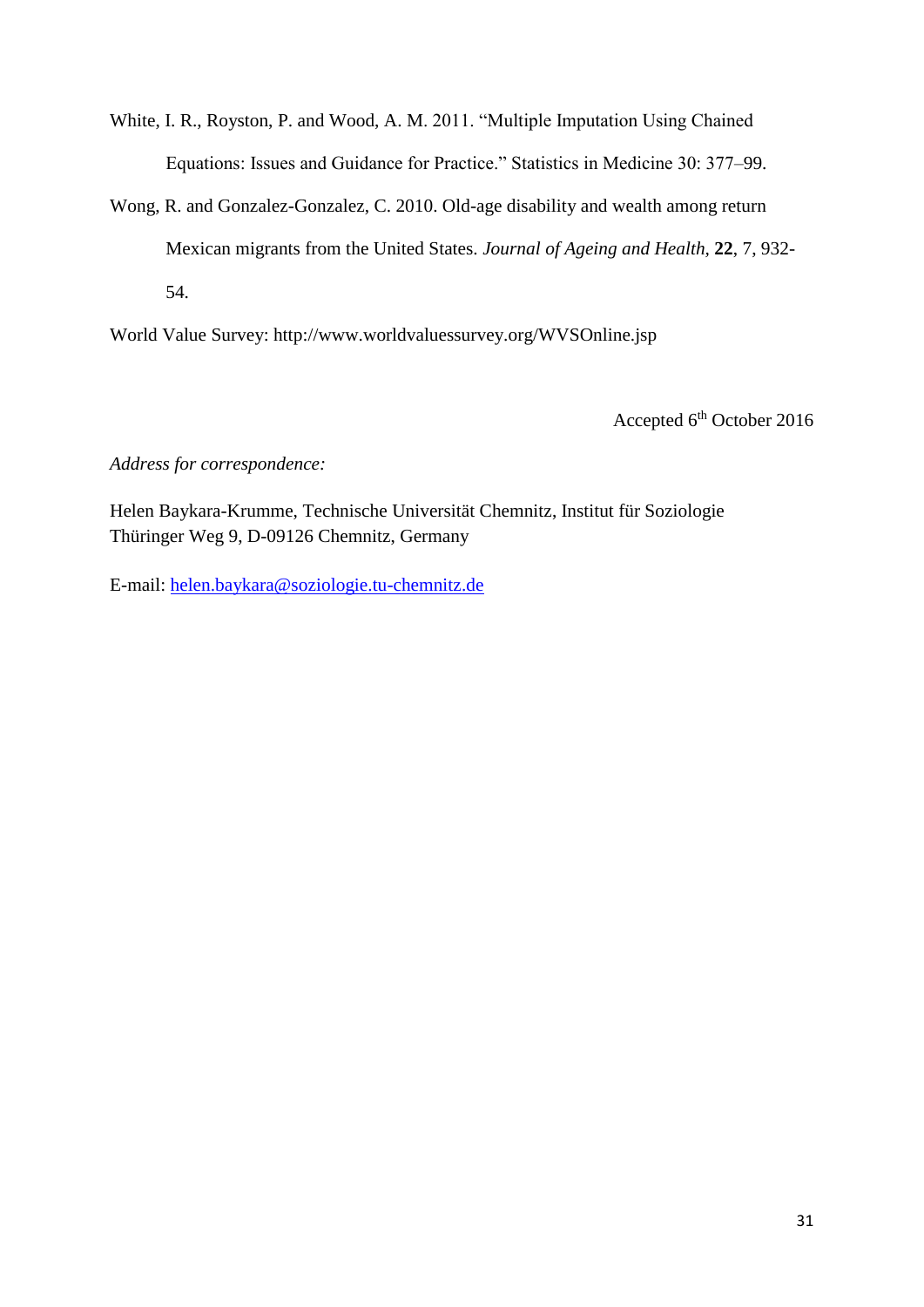| Variable                  | Coding                   | All        | <b>Stayers</b> | <b>Migrants</b> | <b>Returnees</b> |
|---------------------------|--------------------------|------------|----------------|-----------------|------------------|
| Life                      | $1$ "low" – 5            | 3.99(0.82) | 3.85(0.89)     | 4.06(0.77)      | 3.99(0.82)       |
| satisfaction              | "high"                   |            |                |                 |                  |
| <b>Personal resources</b> |                          |            |                |                 |                  |
| Income                    | 1st quintile             | 19%        | 26%            | 15%             | 21%              |
|                           | $2nd$ quintile           | 18%        | 28%            | 11%             | 20%              |
|                           | $3rd$ quintile           | 19%        | 25%            | 14%             | 22%              |
|                           | 4 <sup>th</sup> quintile | 22%        | 12%            | 32%             | 17%              |
|                           | $5th$ quintile           | 21%        | 9%             | 28%             | 20%              |
| Health status             | 1 "ill/disabled"         | 45%        | 54%            | 41%             | 45%              |
| Marital status            | 1 "married"              | 92%        | 90%            | 95%             | 90%              |
| Network size              | 0 "no friends"           | 13%        | 17%            | 11%             | 13%              |
|                           | $1$ "1 or 2              | 55%        | 55%            | 56%             | 53%              |
|                           | friends"                 |            |                |                 |                  |
|                           | 2 "up to $10$ "          | 18%        | 18%            | 17%             | 20%              |
|                           | 3 "10plus"               | 14%        | 10%            | 16%             | 13%              |
| Religiosity:              | -3 "never" to            | 1.97(1.76) | 2.02(1.68)     | 2.03(1.65)      | 1.85(1.92)       |
| Praying                   | 3 "five times            |            |                |                 |                  |
|                           | day"                     |            |                |                 |                  |
| <b>Family outcomes</b>    |                          |            |                |                 |                  |
| <b>Education</b> of       | 0 "primary               | 3.07(1.36) | 2.76(1.44)     | 3.36(1.21)      | 2.93(1.41)       |
| highest                   | $dropout'' - 5$          |            |                |                 |                  |
| educated child            | "higher"                 |            |                |                 |                  |
|                           | tertiary"                |            |                |                 |                  |
| Income of                 | $1st$ quintile           | 14%        | 13%            | 16%             | 10%              |
| best earning              | $2nd$ quintile           | 14%        | 20%            | 8%              | 17%              |
| child                     |                          |            |                |                 |                  |
|                           | $3rd$ quintile           | 17%        | 24%            | 12%             | 19%              |
|                           | $4th$ quintile           | 26%        | 27%            | 26%             | 25%              |
|                           | $5th$ quintile           | 30%        | 16%            | 39%             | 30%              |
| At least one<br>child not |                          | 15%        | 18%            | 12%             | 16%              |
|                           | $1$ "yes"                |            |                |                 |                  |
| married at age<br>30      |                          |            |                |                 |                  |
| Return migrant specific   |                          |            |                |                 |                  |
| variables                 |                          |            |                |                 |                  |
| Exposure to               | $<$ 6yrs.                |            |                |                 | 13%              |
| Europe                    | $6 - 10$ yrs.            |            |                |                 | 16%              |
|                           | 11 - 20yrs.              |            |                |                 | 29%              |
|                           | $>$ 20yrs.               |            |                |                 | 42%              |
| <b>Controls</b>           |                          |            |                |                 |                  |
| Respondent's              | 0 "none" $-4$            | 2.58(0.03) | 2.43(0.09)     | 2.68(0.05)      | 2.57(0.04)       |
| education                 | "post-primary"           |            |                |                 |                  |
| Age band                  | 55-65                    | 13%        | 18%            | 19%             | 8%               |
|                           | 66-70                    | 33%        | 33%            | 37%             | 31%              |
|                           | 71-74                    | 23%        | 16%            | 23%             | 25%              |
|                           | $75+$                    | 31%        | 33%            | 21%             | 36%              |
| Household                 | Others in                | 0.32(0.02) | 0.41(0.04)     | 0.28(0.03)      | 0.32(0.02)       |
| size                      | household                |            |                |                 |                  |
| Interview                 | Face to face             | 58%        | 62%            | 54%             | 60%              |
| mode                      | (ref=telephone)          |            |                |                 |                  |
| Region                    | Acıpayam                 | 21%        | 24%            | 8%              | 29%              |
|                           | Akçaabat                 | 23%        | 22%            | 45%             | 9%               |
|                           | Emirdağ                  | 17%        | 16%            | 20%             | 17%              |
|                           |                          |            |                |                 |                  |

TABLE 1: *Sample descriptives by migrant status*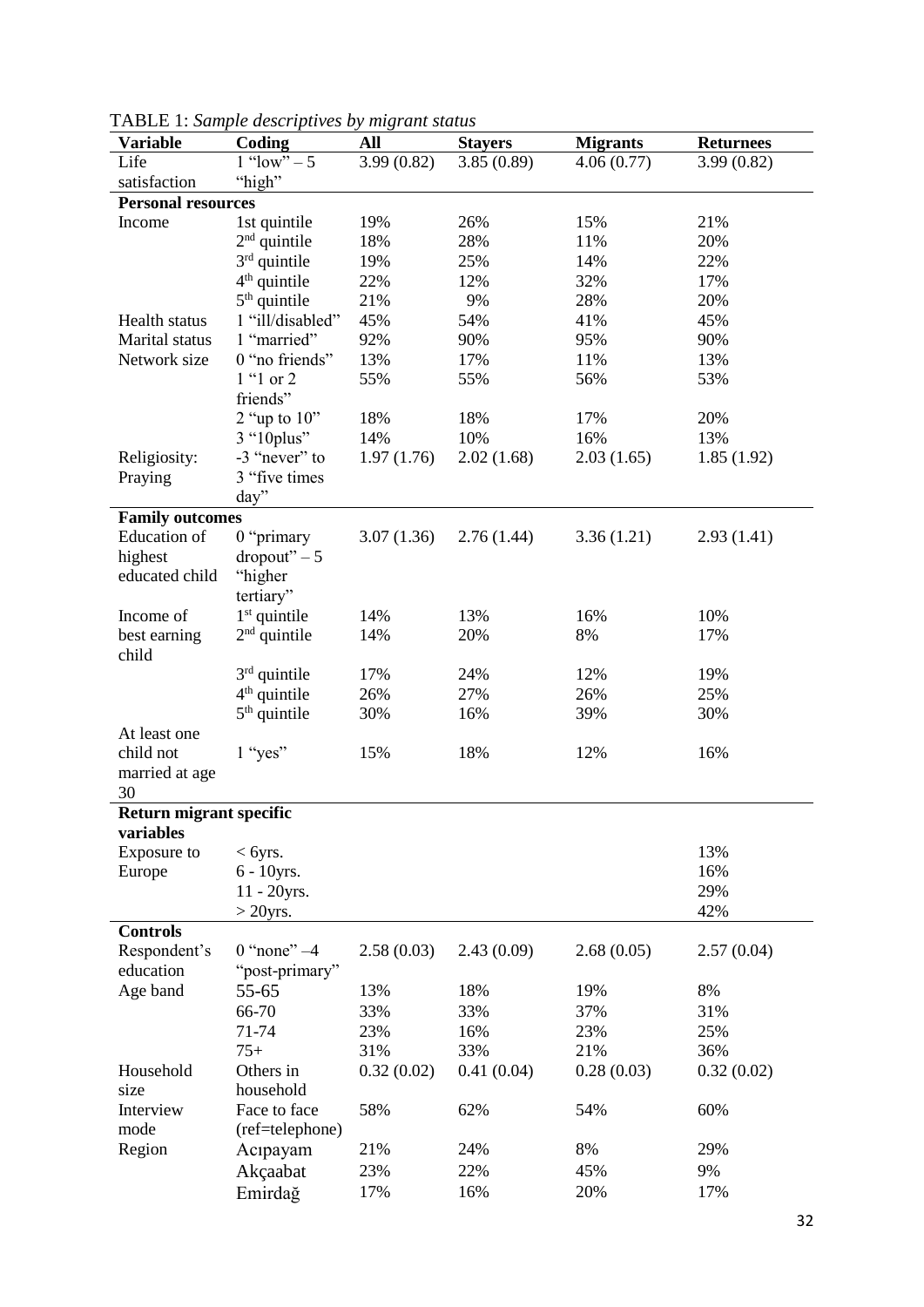|   | Kulu     | 0%    | 7%           | 8%          | 13%                  |
|---|----------|-------|--------------|-------------|----------------------|
|   | Sarkısla | 28%   | 31%          | 19%         | 32%                  |
| N |          | 1,019 | 175<br>1 I J | 221<br>IJJI | <u>= 1 ว</u><br>ں رت |

Source: 2000 Families study. Proportions and means are based on imputed data.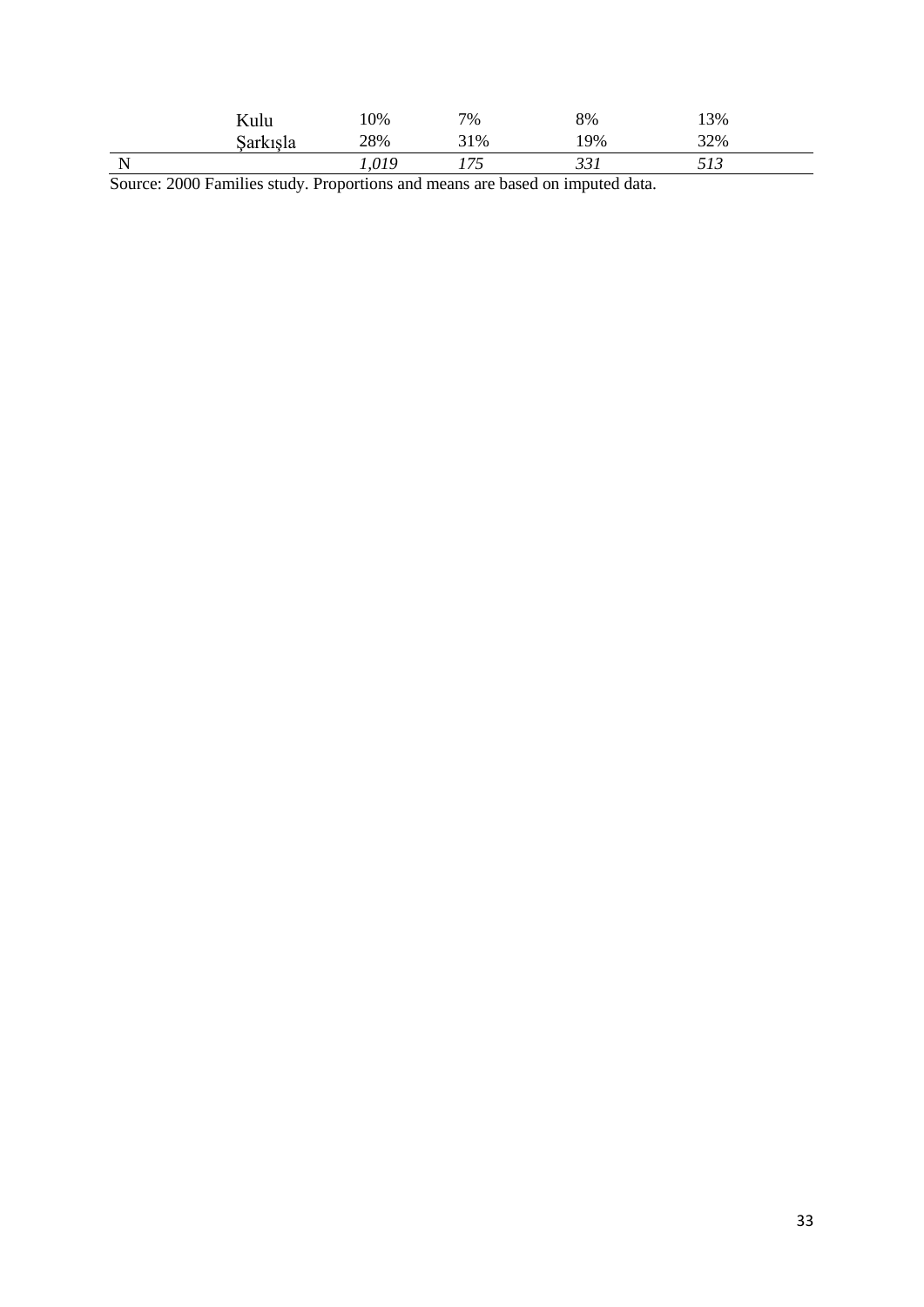|                                 | Base -<br>1) | $\epsilon$<br>2) | 3)          | 4)          |
|---------------------------------|--------------|------------------|-------------|-------------|
|                                 | societal     | + personal       | $+$ inter-  | + family    |
|                                 | resources    | resources        | actions     | outcomes    |
| <b>Stayer</b>                   | Ref.         | Ref.             | Ref.        | Ref.        |
| Migrant                         | $0.225**$    | $0.158*$         | $0.458***$  | $0.440***$  |
|                                 | (0.0782)     | (0.0796)         | (0.119)     | (0.120)     |
| Returnee                        | $0.197**$    | $0.137+$         | $0.401***$  | $0.383***$  |
|                                 | (0.0722)     | (0.0713)         | (0.110)     | (0.111)     |
| Income                          |              |                  |             |             |
| $1st$ quintile                  |              | Ref.             | Ref.        | Ref.        |
| $2nd$ quintile                  |              | 0.119            | 0.124       | 0.130       |
|                                 |              | (0.090)          | (0.0857)    | (0.0861)    |
| 3rd quintile                    |              | $0.190*$         | $0.211*$    | $0.211*$    |
|                                 |              | (0.088)          | (0.0870)    | (0.0875)    |
| $4th$ quintile                  |              | $0.152+$         | $0.161+$    | $0.162+$    |
|                                 |              | (0.089)          | (0.0899)    | (0.0902)    |
| $5th$ quintile                  |              | $0.157+$         | $0.163+$    | $0.157+$    |
|                                 |              | (0.091)          | (0.0871)    | (0.0887)    |
| Disabled/ill                    |              | $-0.242***$      | $-0.245***$ | $-0.239***$ |
| (Ref.: no)                      |              | (0.0511)         | (0.0507)    | (0.0512)    |
| Married                         |              | $0.190*$         | $0.169+$    | $0.162+$    |
| (Ref.: not                      |              | (0.0937)         | (0.0933)    | (0.0938)    |
| married)                        |              |                  |             |             |
| Network size                    |              |                  |             |             |
| No friends                      |              | Ref.             | Ref.        | Ref.        |
| 1 or 2 friends                  |              | 0.090            | 0.107       | 0.110       |
|                                 |              | (0.0885)         | (0.0876)    | (0.0882)    |
| up to $10$                      |              | 0.033            | 0.0566      | 0.0570      |
| friends                         |              | (0.106)          | (0.104)     | (0.105)     |
|                                 |              |                  |             |             |
| 10 friends                      |              | 0.098            | 0.122       | 0.119       |
| and more                        |              | (0.110)          | (0.116)     | (0.117)     |
| Religiosity                     |              | $0.089***$       | $0.204***$  | $0.201***$  |
|                                 |              | (0.0155)         | (0.0358)    | (0.0359)    |
| Migrant*                        |              |                  | $-0.151***$ | $-0.151***$ |
| Religiosity                     |              |                  | (0.0440)    | (0.0442)    |
| Returnee*                       |              |                  | $-0.131**$  | $-0.128**$  |
| Religiosity                     |              |                  | (0.0409)    | (0.0411)    |
| Education of child              |              |                  |             | 0.0203      |
|                                 |              |                  |             | (0.0197)    |
| Income of highest earning child |              |                  |             |             |
| $1st$ quintile                  |              |                  |             |             |
| (Ref.)                          |              |                  |             |             |
| $2nd$ quintile                  |              |                  |             | 0.0462      |
|                                 |              |                  |             | (0.112)     |
| $3rd$ quintile                  |              |                  |             | $-0.00144$  |
|                                 |              |                  |             | (0.102)     |
| $4th$ quintile                  |              |                  |             | 0.0453      |
|                                 |              |                  |             | (0.0993)    |
| $5th$ quintile                  |              |                  |             | 0.0927      |
|                                 |              |                  |             | (0.0989)    |
| Single child $>$ age 30         |              |                  |             | $-0.0410$   |
|                                 |              |                  |             | (0.0766)    |

TABLE 2: *Estimates from OLS models of life satisfaction*